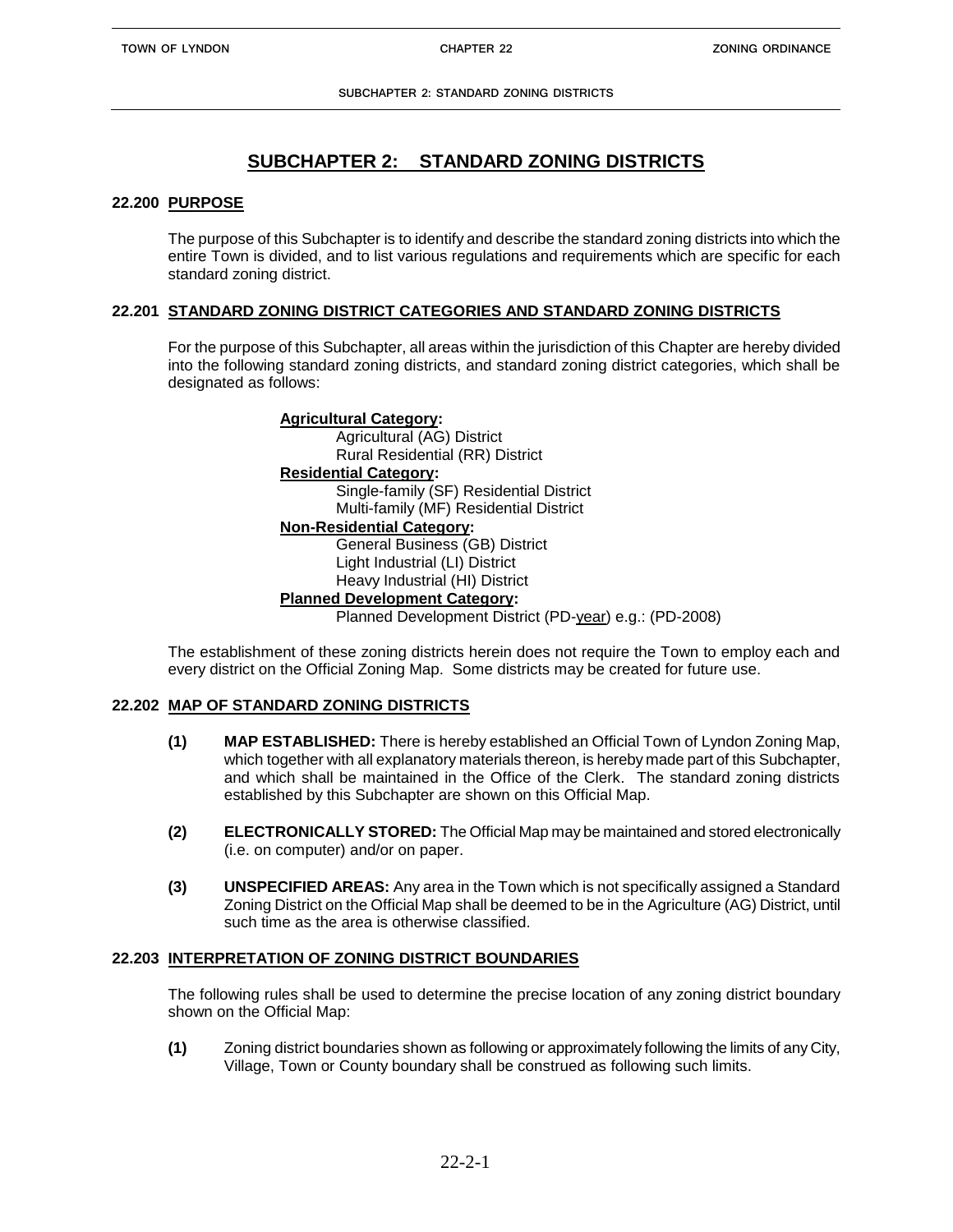- **(2)** Zoning district boundaries shown as following or approximately following roads, highways, or railroad lines shall be construed as following the centerline of such roads, highways, or railroad lines.
- **(3)** Zoning district boundary lines shown as following or approximately following platted lot lines or other property lines as shown on the Township or County Maps shall be construed as following such lines.
- **(4)** Zoning district boundaries shown as following or approximately following the centerlines of streams, rivers, or other continuously flowing watercourses shall be construed as following the channel centerlines of such watercourses, and, in the event of a natural change in the location of such streams, rivers, or other watercourses, the zoning district boundary shall be construed as changing with the channel centerline.
- **(5)** Zoning district boundaries shown as following or approximately following ridgelines or watershed boundaries shall be construed as following such lines.
- **(6)** Zoning district boundaries shown as separated from any of the features listed in paragraphs (1) through (5) above, shall be construed to be at such distances therefrom as are shown on the Official Zoning Map.
- **(7)** Where any uncertainty exists as to the exact location of a zoning district boundary line, as shown on the Official Zoning Map, the location of the line shall be determined by the Zoning Administrator, who shall then take appropriate action to officially clarify the location of the line. (See, §22.902).

# **22.204 RELATIONSHIP TO OVERLAY ZONING DISTRICTS**

Overlay zoning districts (if any) are a set of zoning requirements imposed in addition to the requirements of the standard zoning districts found in this Subchapter. Development within the overlay zones must conform to the requirements of both the standard zoning district and the overlay zoning districts, and if the two zones are inconsistent, then the development shall comply with the requirements of the more restrictive of the two zones. Overlay districts are used for the protection of natural resource features and the preservation and enhancement of significant community character features. For specific overlay zoning districts and regulations, see Subchapter 3.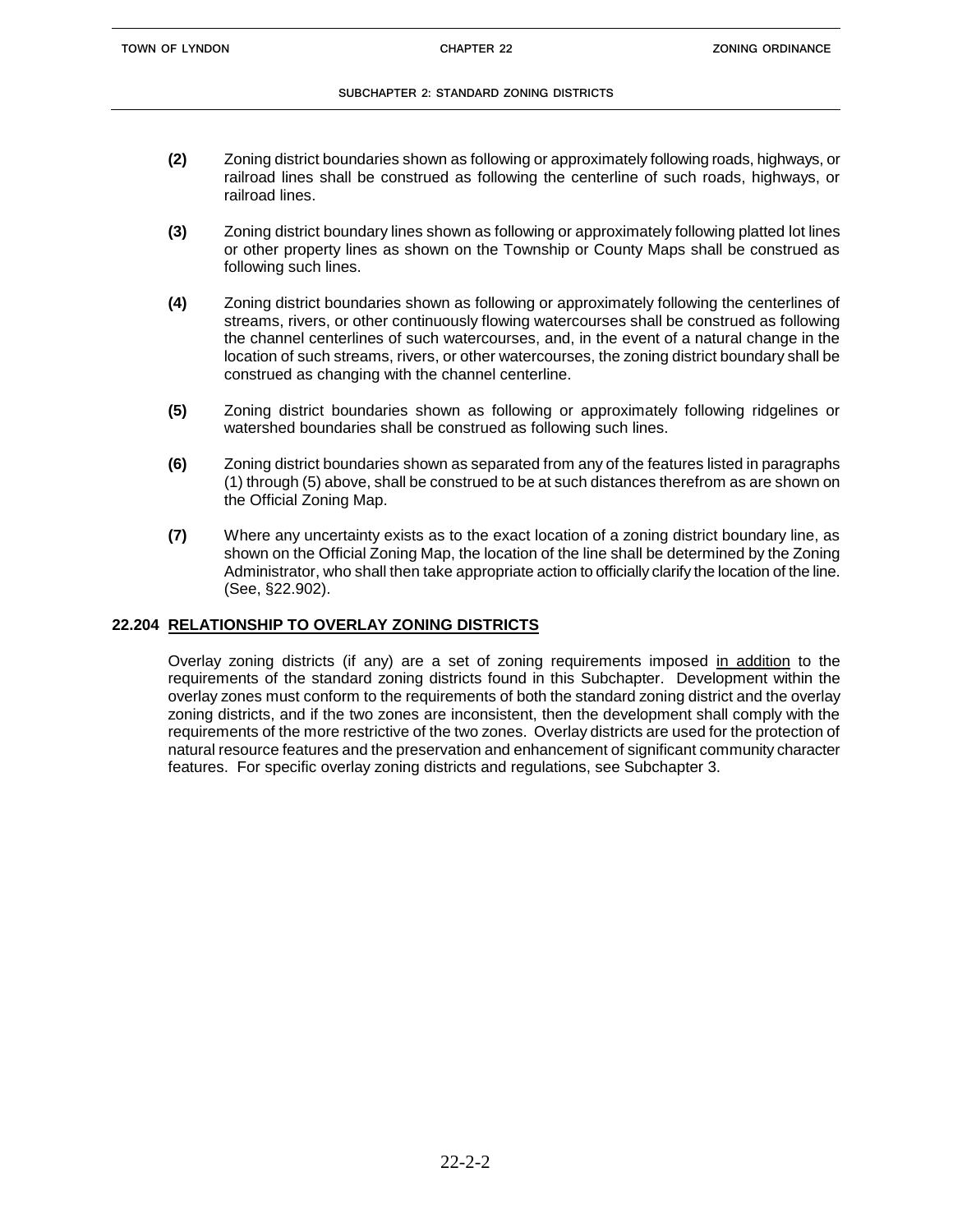# **22.206 AGRICULTURAL ZONING CATEGORY**

# **(1) AGRICULTURE (AG) DISTRICT:**

**(a) Description and Purpose:** This district provides for the continuation and preservation of agriculture. The specific regulations of this district are intended to comply with the Wisconsin Farmland Preservation Act 1977 as amended, so that owners of lands in this district may be eligible for the farmland preservation credit permitted pursuant to Chapter 91, Wis. Stats. as amended. In addition, this district is intended to protect farming from the intrusion of incompatible uses, including urban and suburban development, and to sustain the economic base of agriculture and to preserve its rural lifestyle. The possibility of Aagribusiness uses,@ which are not part of a typical farm, but which are necessary at limited suitable locations to support the farm industry, are provided for in this district as conditional uses. Rationale: This district is used to provide for the protection of agricultural activities, and very low density residential areas, to preserve the rural community character of the area.

### **(b) List of Allowable Principal Land Uses (per Subchapter 4):**

# **1. Principal Land Uses Allowed as Permitted Use:**

Cultivation (per § 22.406(1)) Husbandry (per § 22.406(2)) Selective Cutting (per § 22.406(6)) Passive Outdoor Public Recreational (per § 22.407(1)) Active Outdoor Public Recreational (per § 22.407(2))

### **2. Principal Land Uses Allowed as Conditional Use:**

Intensive Agriculture (per § 22.406(3)) Agricultural Service (per § 22.406(4)) On-Site Agricultural Retail (per § 22.406(5)) Clear Cutting (per § 22.406(7)) Indoor Institutional (Church and School only) (per § 22.407(3)) Outdoor Institutional (per § 22.407(4)) Public Services and Utilities (per § 22.407(5)) Commercial Animal Boarding (per § 22.408(10)) Bed and Breakfast Establishment (per § 22.408(12)) Junkyard or Salvage Yard (per § 22.409(4)) Waste Disposal Facility (per § 22.409(5)) Composting Operation (per § 22.409(6)) Airport/Heliport (per § 22.410(2)) Indoor Vehicle Storage, existing buildings only (per § 22.410(5)) Communication Tower (per § 22.411(3)) Extraction Use (per § 22.411(4))

### **(c) List of Allowable Accessory Uses (per Subchapter 4):**

**1. Accessory Land Uses Allowed as Permitted Use:** Farm Residence (per § 22.412(2)) Detached Residential Garage, Carport, Utility Shed, Play Structure or Lawn Ornament (per § 22.412(3)) Home Occupation (per § 22.412(10)) Family Day Care Home (4-8 children) (per § 22.412(11)) Private Residential Recreational Facility (per § 22.412(15))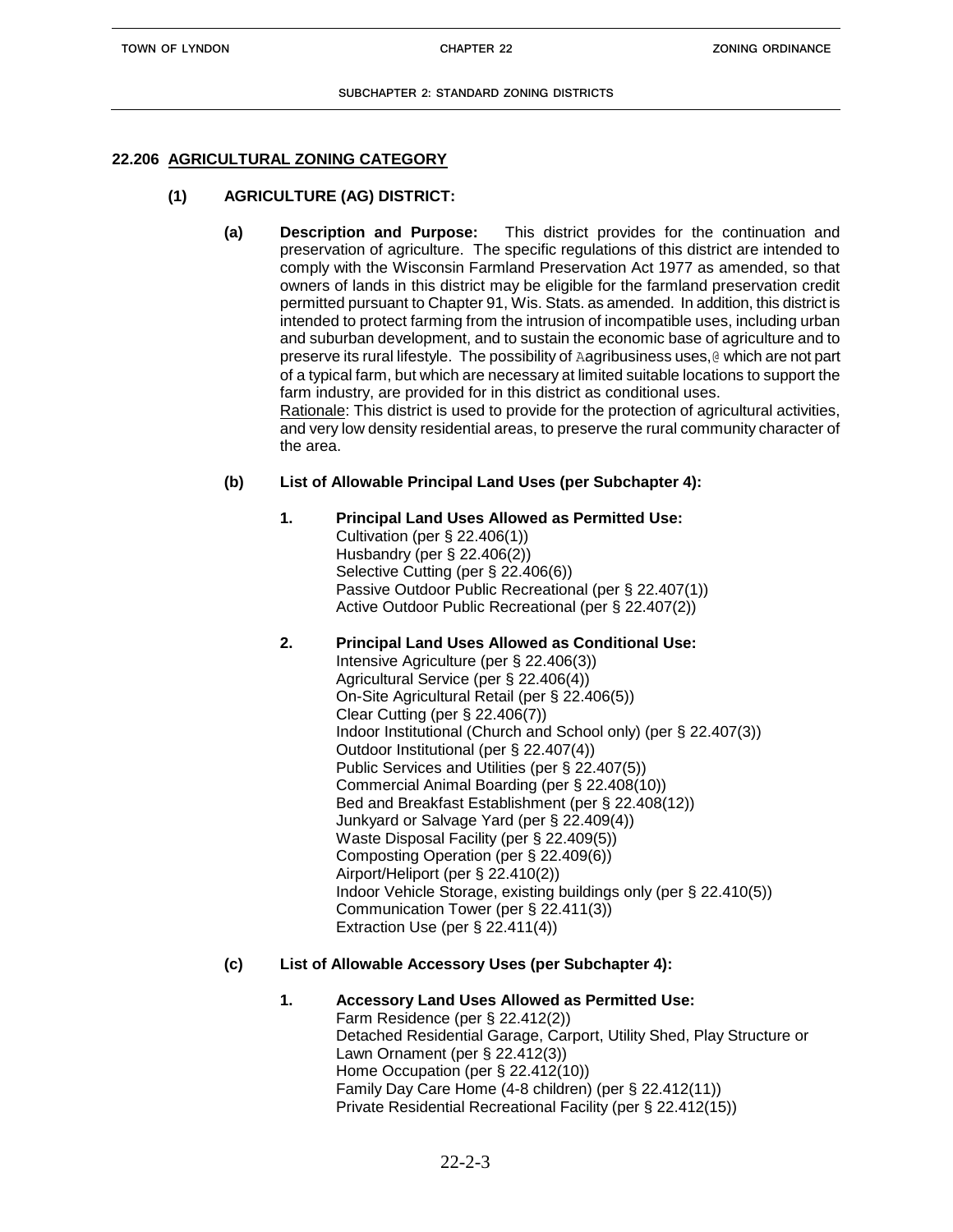Drainage Structure (per § 22.412(18)) Filling (per § 22.412(19)) Lawn Care (per § 22.412(20)) Private Residential Stable (per § 22.412(17)) Individual Septic Disposal System (per § 22.412(21)) Exterior Communication Devices (per § 22.412(22)) Cultivation (per § 22.412(24)) Passive Outdoor Public Recreational Area (per § 22.412(25)) Active Outdoor Public Recreational Area (per § 22.412(26)) Camping Unit (per § 22.412(32))

- **2. Accessory Land Uses Allowed as Conditional Use:** Intermediate Day Care Home (9-15 children) (per § 22.412(12)) Private Residential Kennel (per § 22.412(16)) Outdoor Institutional (per § 22.412(27)) Road, Bridge and/or Appurtenances (per § 22.412(28)) Utility Lines and Related Facilities (per § 22.412(29)) Piers and Wharfs (per § 22.412(30)) Towers (per § 22.412(31)) Clear Cutting (per § 22.412(33))
- **(d) List of Allowable Temporary Uses (per Subchapter 4):** General Temporary Outdoor Sales (per § 22.413(1)) Outdoor Assembly (per § 22.413(2)) Contractor=s Project Office (per § 22.413(3)) Contractor=s On-Site Equipment Storage (per § 22.413(4)) Seasonal Outdoor Sales of Farm Products (per § 22.413(7))
- **(e) Regulations:** The following regulations apply to this district, in addition to the Performance Standards of Subchapter 5, the Landscaping Regulations of Subchapter 6, and the Signage Regulations of Subchapter 7:

|    | <b>AGRICULTURE (AG)</b><br><b>Regulations</b> | <b>Residential Uses</b>      | <b>Non-Residential</b><br><b>Uses</b> |
|----|-----------------------------------------------|------------------------------|---------------------------------------|
| А. | Min. Zoning District Area                     | 35 acres                     | 35 acres                              |
| В. | Min. Lot Area                                 | 35 acres per du <sup>1</sup> | 35 $\arccos^2$                        |
| С. | Max. Princ. Bldg. Coverage                    | na                           | na                                    |
| D. | Max. Acc. Bldg. Coverage                      | na                           | na                                    |
| Е. | Max. Coverage of all Bldgs.                   | na                           | na                                    |
| Ε. | Max. Bldg. Size                               | na                           | na                                    |
| G. | Max. Gross Density/Intensity                  | na                           | na                                    |
| Н. | Min. Landscaping Surface Ratio                | na                           | na                                    |
| I. | Princ. Bldgs. Per Lot                         | 1                            | 1                                     |
| J. | Min. Lot Width                                | 100                          | 100                                   |
| Κ. | Min. Street Frontage                          | 66                           | 66                                    |
|    | Front Setback to Princ. Bldg.                 | $50^{5,3}$                   | $50^{5,3}$                            |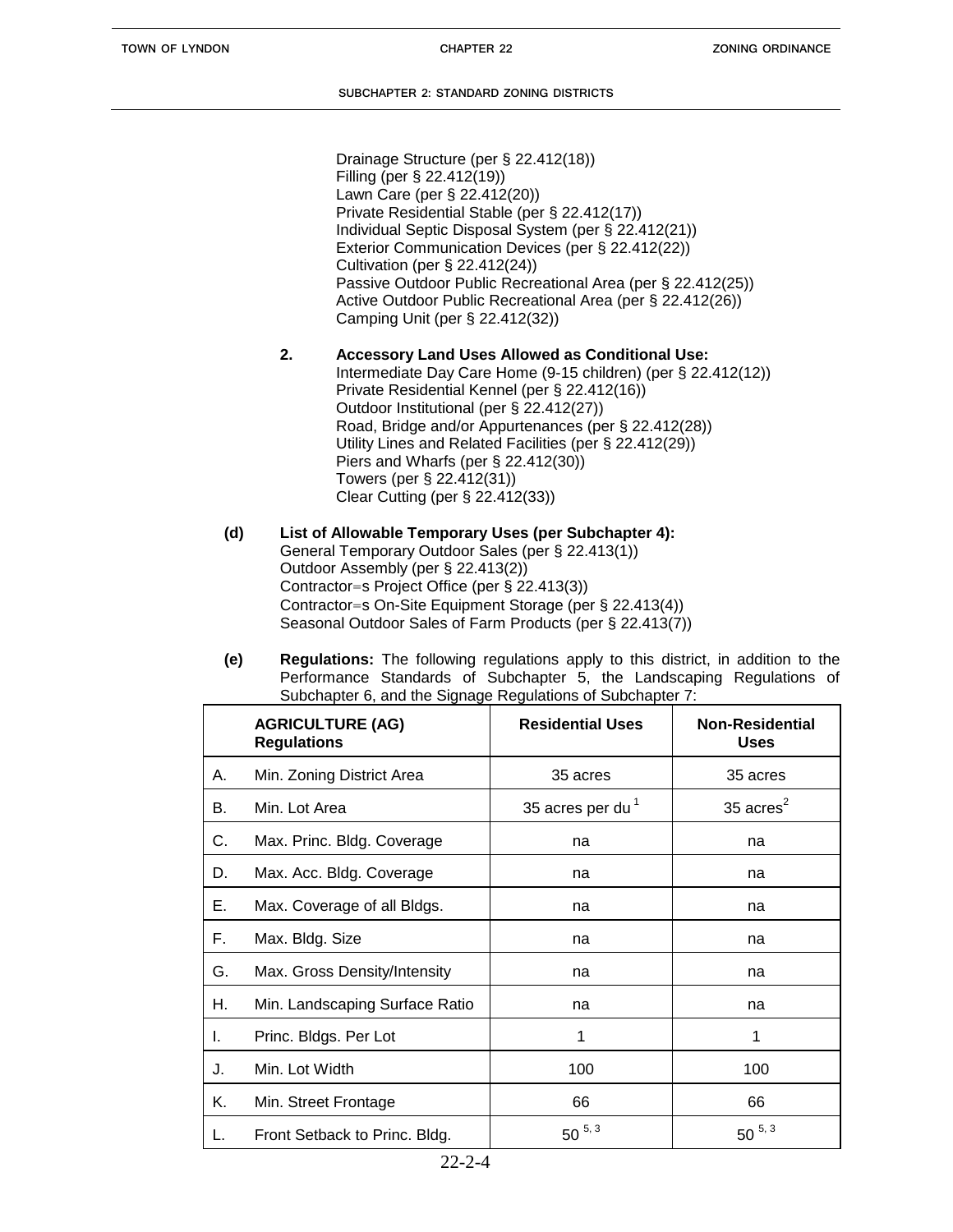|    | <b>AGRICULTURE (AG)</b><br><b>Regulations</b> | <b>Residential Uses</b> | <b>Non-Residential</b><br><b>Uses</b> |
|----|-----------------------------------------------|-------------------------|---------------------------------------|
| м  | Front Setback to Acc. Bldg.                   | $50^{5,3}$              | $50^{5,3}$                            |
| N. | Side Setback to Princ. Bldg.                  | $100^{3}$               | $100^{3}$                             |
| О. | Side Setback to Acc. Bldg.                    | $100^{3}$               | $100^{3}$                             |
| Р. | Rear Setback to Princ. Bldg.                  | 100 <sup>3</sup>        | 100 <sup>3</sup>                      |
| Q. | Rear Setback to Acc. Bldg.                    | $100^{3}$               | $100^{3}$                             |
| R. | Min. Paved Surface Setback                    | na                      | na                                    |
| S. | Min. Separation of Princ. Bldg.               | na                      | na                                    |
| Т. | Min. Separation of Acc. Bldg.                 | na                      | na                                    |
| U. | Max. Princ. Bldg. Height                      | 35 <sup>4</sup>         | na                                    |
| V. | Max. Acc. Bldg. Height                        | na                      | na                                    |
| W. | Min. Parking                                  | See Land Use            | See Land Use                          |
| Х. | Min. Dwelling Core Dimensions                 | 980 sq. ft.             | na                                    |

 $1$  The acreage may be reduced to a minimum of 5 acres with a Conditional Use Permit, which shall require a total minimum of 35 acres, contiguous to the 5 acre subject parcel, to be Deed restricted to prohibit subsequent development of additional principal structures on the 35 acres unless rezoned for higher density development.

<sup>2</sup> The acreage may be reduced to a minimum of 20 acres with a Conditional Use Permit.

3 Adjustment to setbacks are provided in § 22.504(3).

- 4 Exceptions to height regulations are found in § 22.504(4).
- <sup>5</sup> County or state regulations may impose a greater setback especially along State Highways and County Trunk Highways.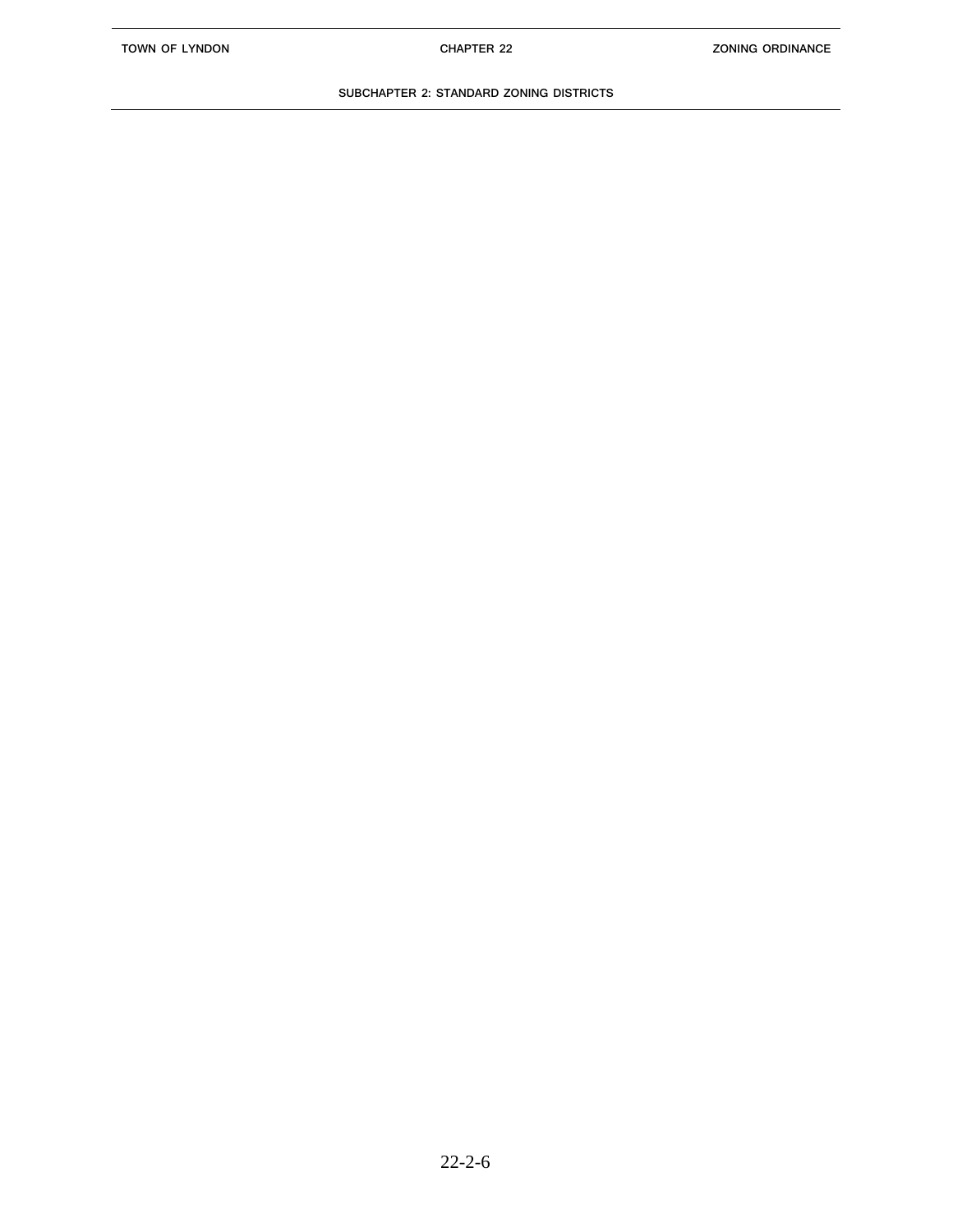# **22.206 (2) RURAL RESIDENTIAL (RR) DISTRICT:**

**(a) Description and Purpose:** This district is intended to permit development which is solely of a rural community character. The land use standards for this district permit very low density single family residential development at a density of approximately 1 dwelling unit for every 5 gross acres, as well as a variety of agricultural and agricultural support land uses. Density and intensity standards for this district are designed to ensure that development which requires even a minimum of urban services does not occur until such services are available. Rationale: This district is used to provide for the protection of agricultural activities, and a very low density residential area for those who want to live in a rural environment and who retain enough land with their residence to ensure that the rural environment is maintained as long as the Rural Residential (RR) District designation is retained. In this manner, even if all property were developed in a given area with the Rural Residential (RR) District designation, the rural community character of that

# **(b) List of Allowable Principal Land Uses (per Subchapter 4):**

area would still be maintained.

# **1. Principal Land Uses Allowed as Permitted Use:**

Single-Family Detached (per § 22.405(1)) Cultivation (per § 22.406(1)) Selective Cutting (per § 22.406(6)) Passive Outdoor Public Recreational (per § 22.407(1)) Active Outdoor Public Recreational (per § 22.407(2)) Community Living Arrangement (1-8 residents) (per § 22.407(7))

# **2. Principal Land Uses Allowed as Conditional Use:**

Husbandry (per § 22.406(2)) Clear Cutting (per § 22.406(7)) Indoor Institutional (Church and School only) (per § 22.407(3)) Outdoor Institutional (per § 22.407(4)) Public Services and Utilities (per § 22.407(5)) Bed and Breakfast Establishment (per § 22.408(12)) Airport/Heliport (per § 22.410(2)) Communication Tower (per § 22.411(3))

# **(c) List of Allowable Accessory Uses (per Subchapter 4):**

# **1. Accessory Land Uses Allowed as Permitted Use:**

Farm Residence (per § 22.412(2)) Detached Residential Garage, Carport, Utility Shed, Play Structure or Lawn Ornament (per § 22.412(3)) Home Occupation (per § 22.412(10)) Family Day Care Home (4-8 children) (per § 22.412(11)) On-Site Parking Lot (per § 22.412(14)) Private Residential Recreational Facility (per § 22.412(15)) Drainage Structure (per § 22.412(18)) Filling (per § 22.412(19)) Lawn Care (per § 22.412(20)) Individual Septic Disposal System (per § 22.412(21)) Exterior Communication Devices (per § 22.412(22)) Cultivation (per § 22.412(24)) Passive Outdoor Public Recreational Area (per § 22.412(25)) Active Outdoor Public Recreational Area (per § 22.412(26)) Camping Unit (per § 22.412(32))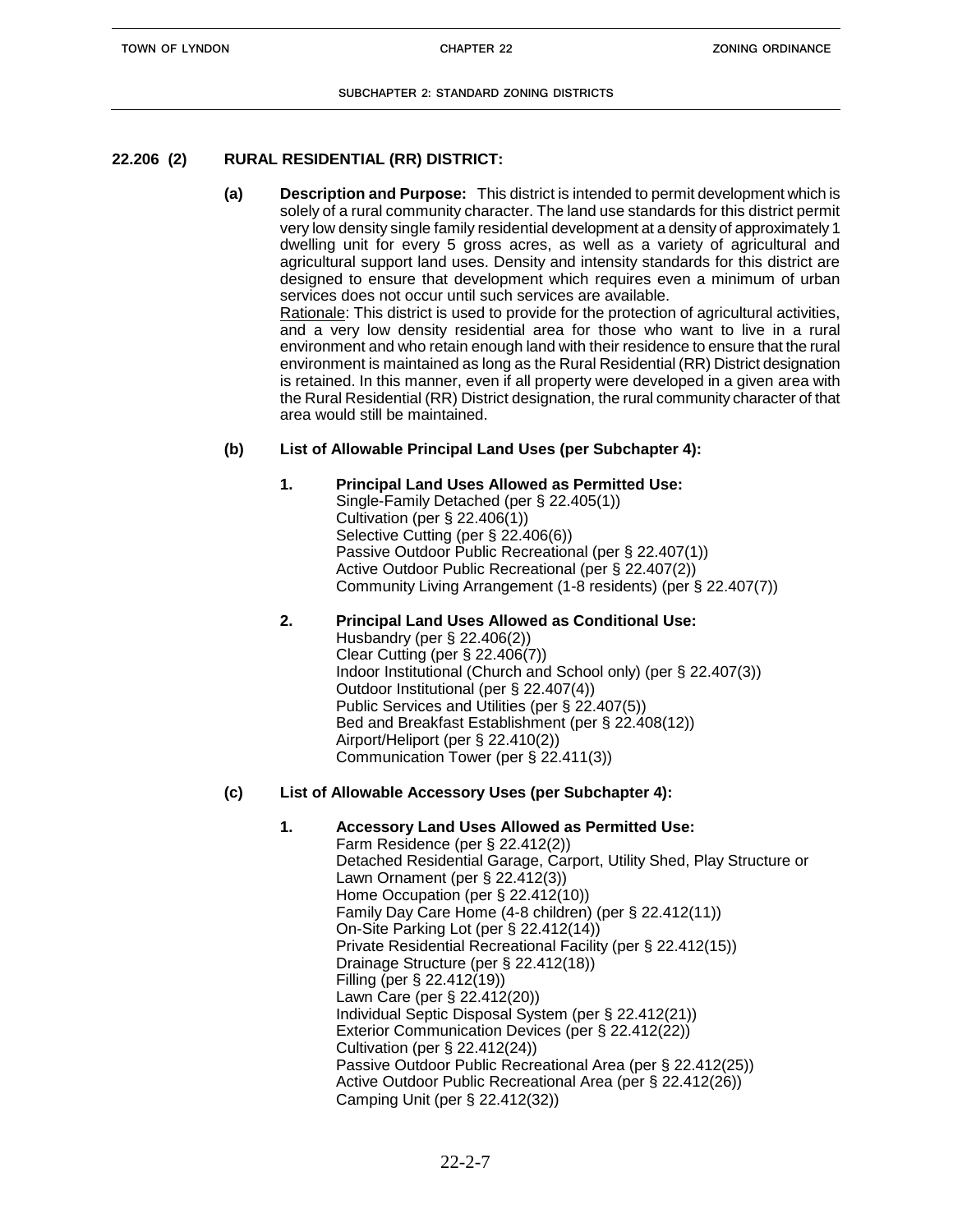- **2. Accessory Land Uses Allowed as Conditional Use:** Intermediate Day Care Home (9-15 children) (per § 22.412(12)) Private Residential Kennel (per § 22.412(16)) Private Residential Stable (per § 22.412(17)) Outdoor Institutional (per § 22.412(27)) Road, Bridge and/or Appurtenances (per § 22.412(28)) Utility Lines and Related Facilities (per § 22.412(29)) Piers and Wharfs (per § 22.412(30)) Commercial Animal Boarding (per § 22.412(30)) Towers (per § 22.412(31)) Clear Cutting (per § 22.412(33))
- **(d) List of Allowable Temporary Uses (per Subchapter 4):** Outdoor Assembly (per § 22.413(2)) Contractor's Project Office (per § 22.413(3)) Contractor's On-Site Equipment Storage (per § 22.413(4)) On-Site Real Estate Sales Office (per § 22.413(6)) Seasonal Outdoor Sales of Farm Products (per § 22.413(7))
- **(e) Regulations:** The following regulations apply to this district, in addition to the Performance Standards of Subchapter 5, the Landscaping Regulations of Subchapter 6, and the Signage Regulations of Subchapter 7:

|    | <b>Rural Residential (RR)</b><br><b>Regulations</b> | <b>Residential Uses</b> | <b>Non-Residential</b><br><b>Uses</b> |
|----|-----------------------------------------------------|-------------------------|---------------------------------------|
| А. | Min. Zoning District Area                           | 35 acres                | 35 acres                              |
| В. | Min. Lot Area                                       | 5 acres per du          | 10 acres                              |
| С. | Max. Princ. Bldg. Coverage                          | 5%                      | 20%                                   |
| D. | Max. Acc. Bldg. Coverage                            | 10%                     | 20%                                   |
| Е. | Max. Coverage of all Bldgs.                         | 20%                     | 20%                                   |
| F. | Max. Bldg. Size                                     | na                      | na                                    |
| G. | Max. Gross Density/Intensity                        | na                      | na                                    |
| Н. | Min. Landscaping Surface Ratio                      | na                      | na                                    |
| L. | Princ. Bldgs. Per Lot                               | 1                       | 1                                     |
| J. | Min. Lot Width                                      | 200                     | 200                                   |
| Κ. | Min. Street Frontage                                | 100                     | 100                                   |
| L. | Front Setback to Princ. Bldg.                       | $100^{1,3}$             | $50^{1,3}$                            |
| М. | Front Setback to Acc. Bldg.                         | $100^{1,3}$             | $50^{1,3}$                            |
| N. | Side Setback to Princ. Bldg.                        | 100 <sup>1</sup>        | 100 <sup>1</sup>                      |
| O. | Side Setback to Acc. Bldg.                          | 100 <sup>1</sup>        | 100 <sup>1</sup>                      |
| Р. | Rear Setback to Princ. Bldg.                        | 100 <sup>1</sup>        | 100 <sup>1</sup>                      |
|    |                                                     |                         |                                       |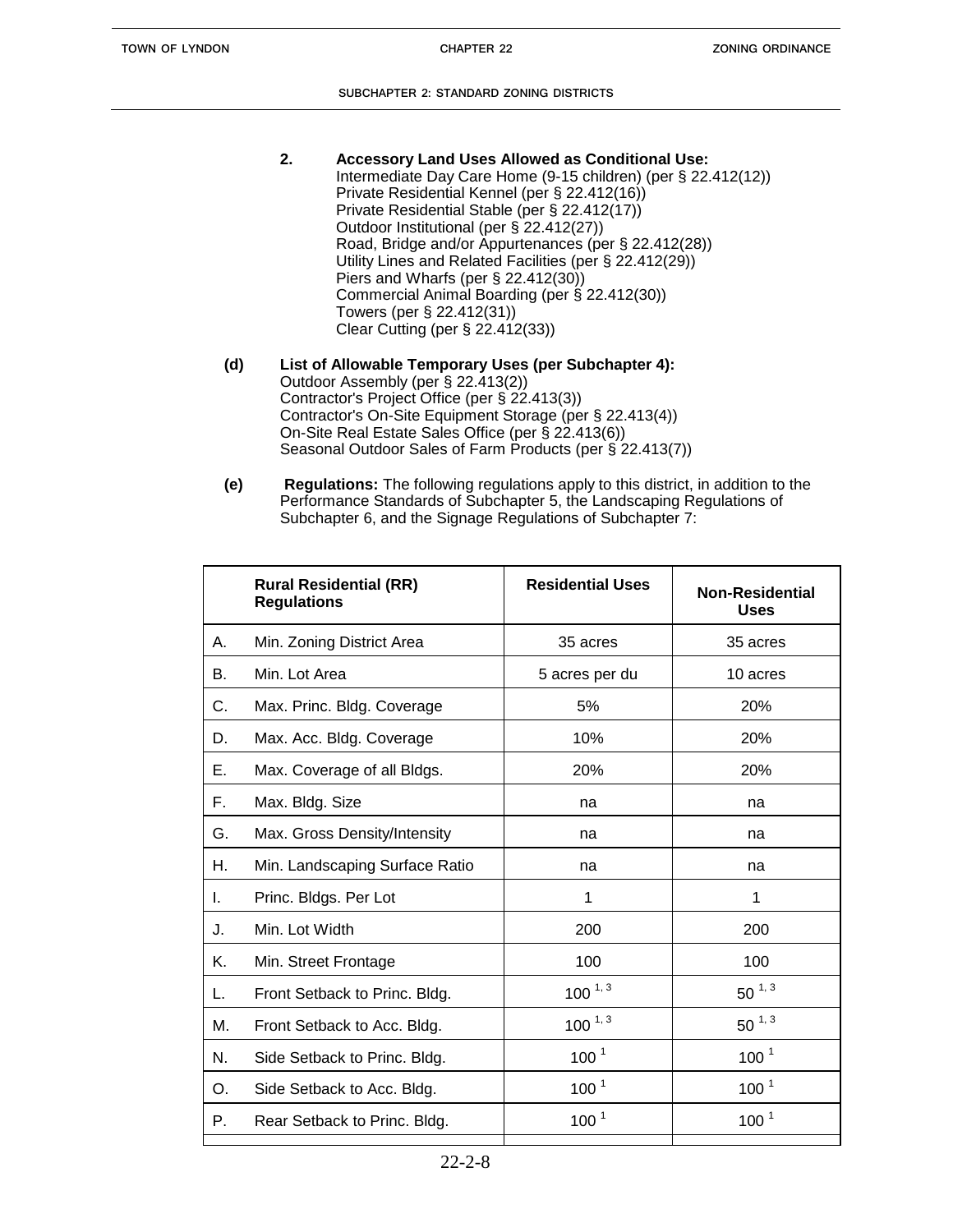| SUBCHAPTER 2: STANDARD ZONING DISTRICTS. |  |  |  |
|------------------------------------------|--|--|--|
|                                          |  |  |  |

|    | <b>Rural Residential (RR)</b><br><b>Regulations</b> | <b>Residential Uses</b>                   | <b>Non-Residential</b><br><b>Uses</b>     |
|----|-----------------------------------------------------|-------------------------------------------|-------------------------------------------|
| Q. | Rear Setback to Acc. Bldg.                          | 100 <sup>1</sup>                          | $100-1$                                   |
| R. | Min. Paved Surface Setback                          | 10 ft from lot line; 10<br>ft from street | 10 ft from lot line; 10<br>ft from street |
| S. | Min. Separation of Princ. Bldg.                     | na                                        | na                                        |
| Т. | Min. Separation of Acc. Bldg.                       | na                                        | na                                        |
| U. | Max. Princ. Bldg. Height                            | 35 <sup>2</sup>                           | $35^2$                                    |
| V. | Max. Acc. Bldg. Height                              | $25^2$                                    | 35 <sup>2</sup>                           |
| W. | Min. Parking                                        | See Land Use                              | See Land Use                              |
| Х. | Min. Dwelling Core Dimensions                       | 980 sq. ft.                               | Na                                        |

<sup>1</sup> Adjustment to setbacks are provided in § 22.504(3).<br><sup>2</sup> Exceptions to height regulations are found in § 22.504(4).

 $3$  County or state regulations may impose a greater setback especially along State Highways and County Trunk Highways.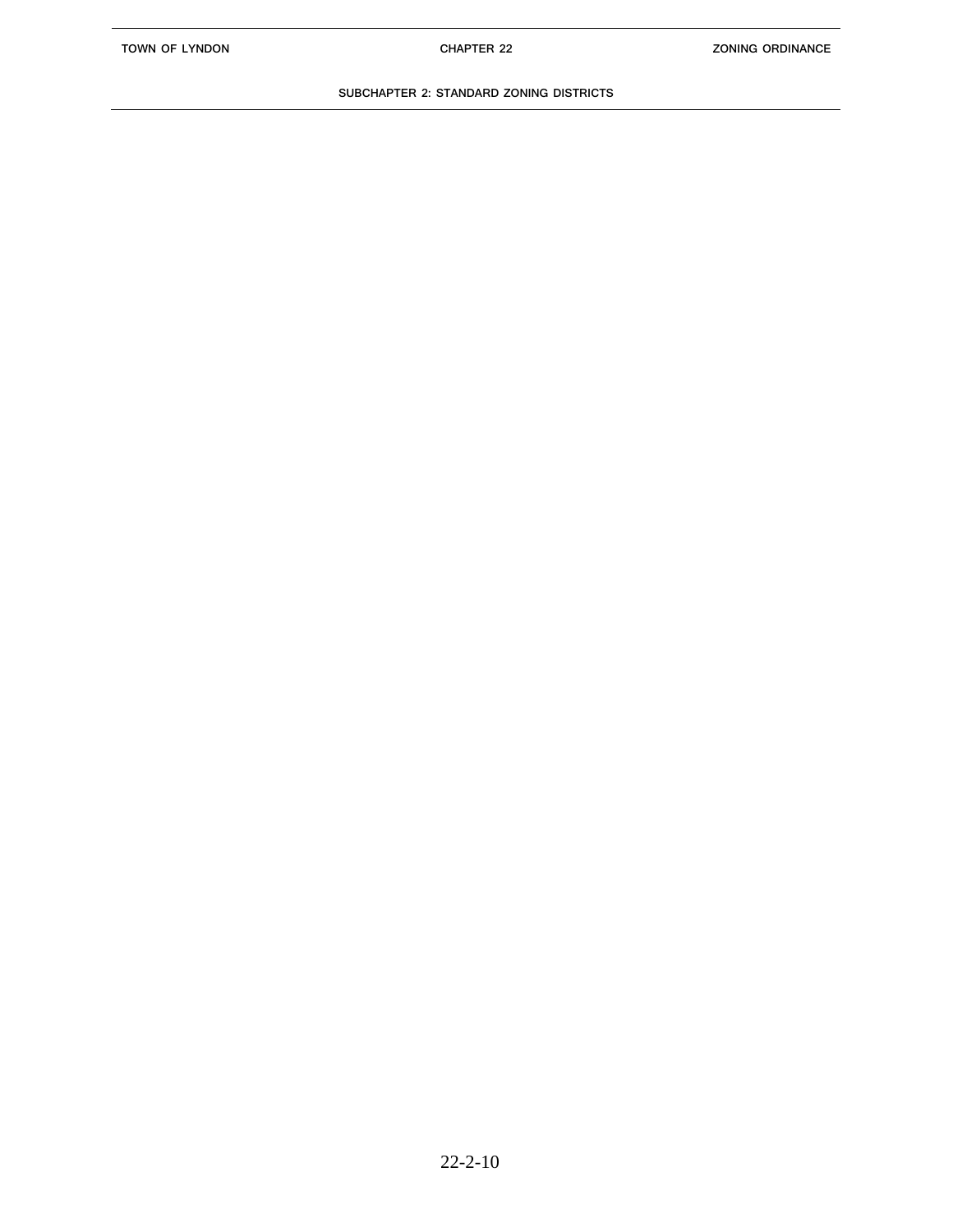#### **22.207 RESIDENTIAL ZONING DISTRICTS**

#### **(1) SINGLE-FAMILY RESIDENTIAL (SF) DISTRICT:**

**(a) Description and Purpose:** This district is intended to permit development which has a moderate density community character. Density and intensity standards for this district are designed to ensure that the Single-family Residential District shall serve as a designation which preserves and protects the residential community character of its area.

Rationale: This district is used to provide for the permanent protection of a moderate density residential area for those who want to live in an suburban residential environment and who retain enough land with their residence, or in their development, to ensure that the community character is maintained as long as the SF District designation is retained, regardless of how much development occurs within that area.

#### **(b) List of Allowable Principal Land Uses (per Subchapter 4):**

- **1. Principal Land Uses Allowed as Permitted Use:** Single-Family Detached (per § 22.405(1)) Selective Cutting (per § 22.406(6)) Passive Outdoor Public Recreational (per § 22.407(1)) Active Outdoor Public Recreational (per § 22.407(2)) Community Living Arrangement (1-8 residents) (per § 22.407(7))
- **2. Principal Land Uses Allowed as Conditional Use:**  Duplex (per § 22.405(2)) Cultivation (per § 22.406(1)) Clear Cutting (per § 22.406(7)) Indoor Institutional (per § 22.407(3)) Outdoor Institutional (per § 22.407(4)) Public Services and Utilities (per § 22.407(5)) Bed and Breakfast Establishment (per § 22.408(12))

#### **(c) List of Allowable Accessory Uses (per Subchapter 4):**

**1. Accessory Land Uses Allowed as Permitted Use:** Detached Residential Garage, Carport, Utility Shed, Play Structure or Lawn Ornament (per § 22.412(3)) Home Occupation (per § 22.412(10)) Family Day Care Home (4-8 children) (per § 22.412(11)) On-Site Parking Lot (per § 22.412(14)) Private Residential Recreational Facility (per § 22.412(15)) Drainage Structure (per § 22.412(18)) Exterior Communication Devices (per § 22.412(22)) Cultivation (per § 22.412(24)) Passive Outdoor Public Recreational Area (per § 22.412(25)) Active Outdoor Public Recreational Area (per § 22.412(26)) Camping Unit (per § 22.412(32))

#### **2. Accessory Land Uses Allowed as Conditional Use:** Intermediate Day Care Home (9-15 children) (per § 22.412(12)) Outdoor Institutional (per § 22.412(27)) Road, Bridge and/or Appurtenances (per § 22.412(28)) Utility Lines and Related Facilities (per § 22.412(29)) Piers and Wharfs (per § 22.412(30))

Clear Cutting (per § 22.412(33))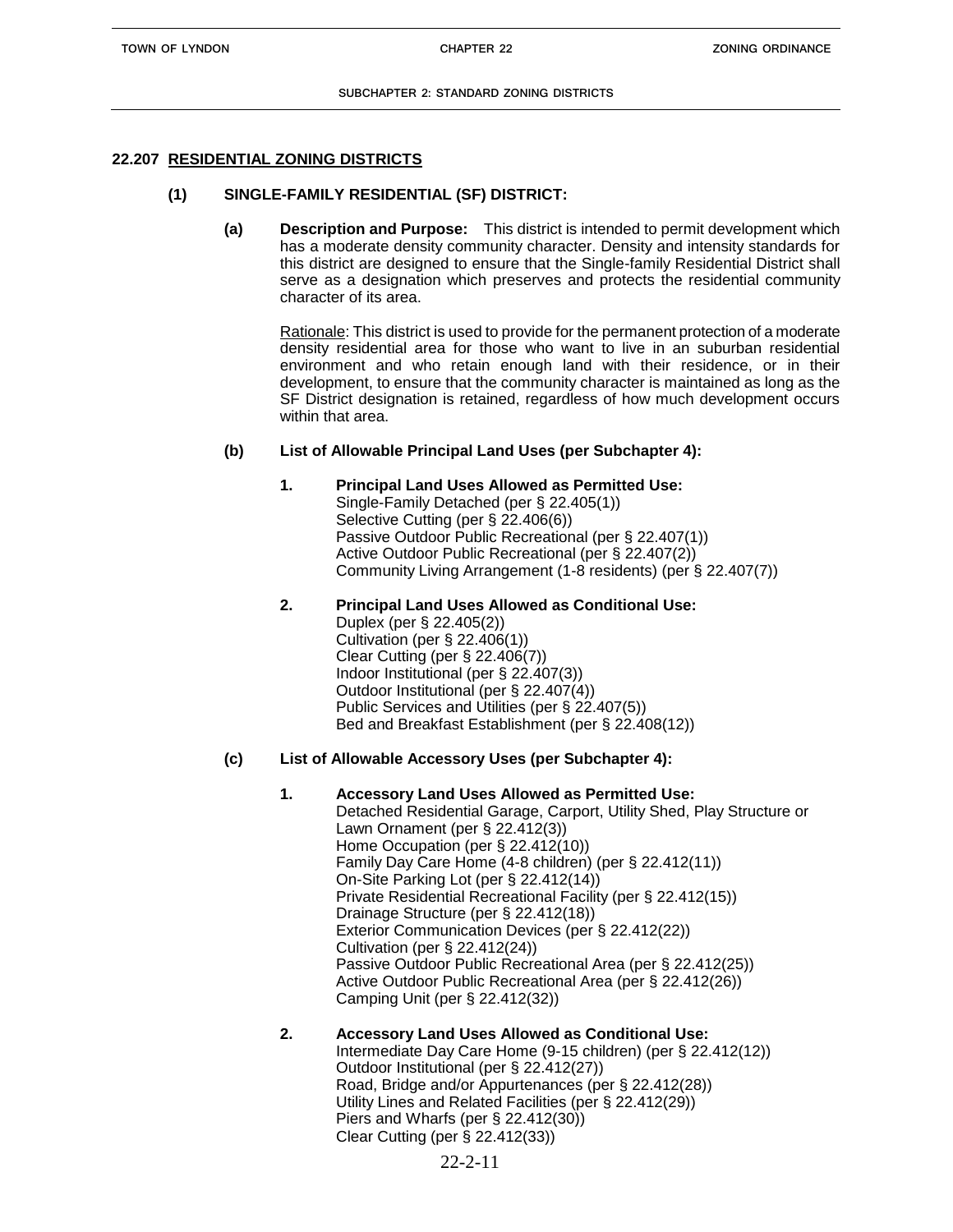- **(d) List of Allowable Temporary Uses (per Subchapter 4):**  Outdoor Assembly (per § 22.413(2)) Contractor's Project Office (per § 22.413(3)) Contractor's On-Site Equipment Storage (per § 22.413(4)) On-Site Real Estate Sales Office (per § 22.413(6))
- **(e) Regulations:** The following regulations apply to this district, in addition to the Performance Standards of Subchapter 5, the Landscaping Regulations of Subchapter 6, and the Signage Regulations of Subchapter 7:

|    | <b>Single-Family Residential (SF)</b><br><b>Regulations</b> | <b>Residential Uses</b> | <b>Non-Residential</b><br><b>Uses</b> |
|----|-------------------------------------------------------------|-------------------------|---------------------------------------|
| А. | Min. Zoning District Area                                   | 20 acres                | 20 acres                              |
| В. | Min. Lot Area                                               | 3 acres                 | 3 acres                               |
| C. | Max. Princ. Bldg. Coverage                                  | 6,000 sq. ft.           | 10,000 sq. ft.                        |
| D. | Max. Acc. Bldg. Coverage                                    | 2,500 sq. ft.           | 4,000 sq. ft.                         |
| Ε. | Max. Coverage of all Bldgs.                                 | 8,500 sq. ft.           | 14,000 sq. ft.                        |
| F. | Max. Bldg. Size                                             | na                      | Na                                    |
| G. | Max. Gross Density/Intensity                                | 1 du/3 acres MGA        | 1 F; .05 FAR                          |
| Η. | Min. Landscaping Surface Ratio                              | na                      | na                                    |
| I. | Princ. Bldgs. Per Lot                                       | $\mathbf{1}$            | $\mathbf{1}$                          |
| J. | Min. Lot Width                                              | 100                     | 100                                   |
| Κ. | Min. Street Frontage                                        | 66                      | 66                                    |
| L. | Front Setback to Princ. Bldg.                               | 100 <sup>4</sup>        | 100 <sup>4</sup>                      |
| M. | Front Setback to Acc. Bldg.                                 | $100^{1,4}$             | $100^{1,4}$                           |
| N. | Side Setback to Princ. Bldg.                                | $50$ $^5\,$             | $50$ $^5\,$                           |
| O. | Side Setback to Acc. Bldg.                                  | $25^{1,6}$              | $25^{1.6}$                            |
| Ρ. | Rear Setback to Princ. Bldg.                                | 50 <sup>5</sup>         | 50 <sup>5</sup>                       |
| Q. | Rear Setback to Acc. Bldg.                                  | $25^{1,6}$              | $25^{1,6}$                            |
| R. | Min. Paved Surface Setback                                  | 10                      | 10                                    |
| S. | Min. Separation of Princ. Bldg.                             | na                      | Na                                    |
| Τ. | Min. Separation of Acc. Bldg.                               | na                      | Na                                    |
| U. | Max. Princ. Bldg. Height                                    | 35 <sup>2</sup>         | 35 <sup>2</sup>                       |
| V. | Max. Acc. Bldg. Height                                      | $25^{2,3}$              | $25^{2,3}$                            |
| W. | Min. Parking                                                | 3 spaces                | See Land Use                          |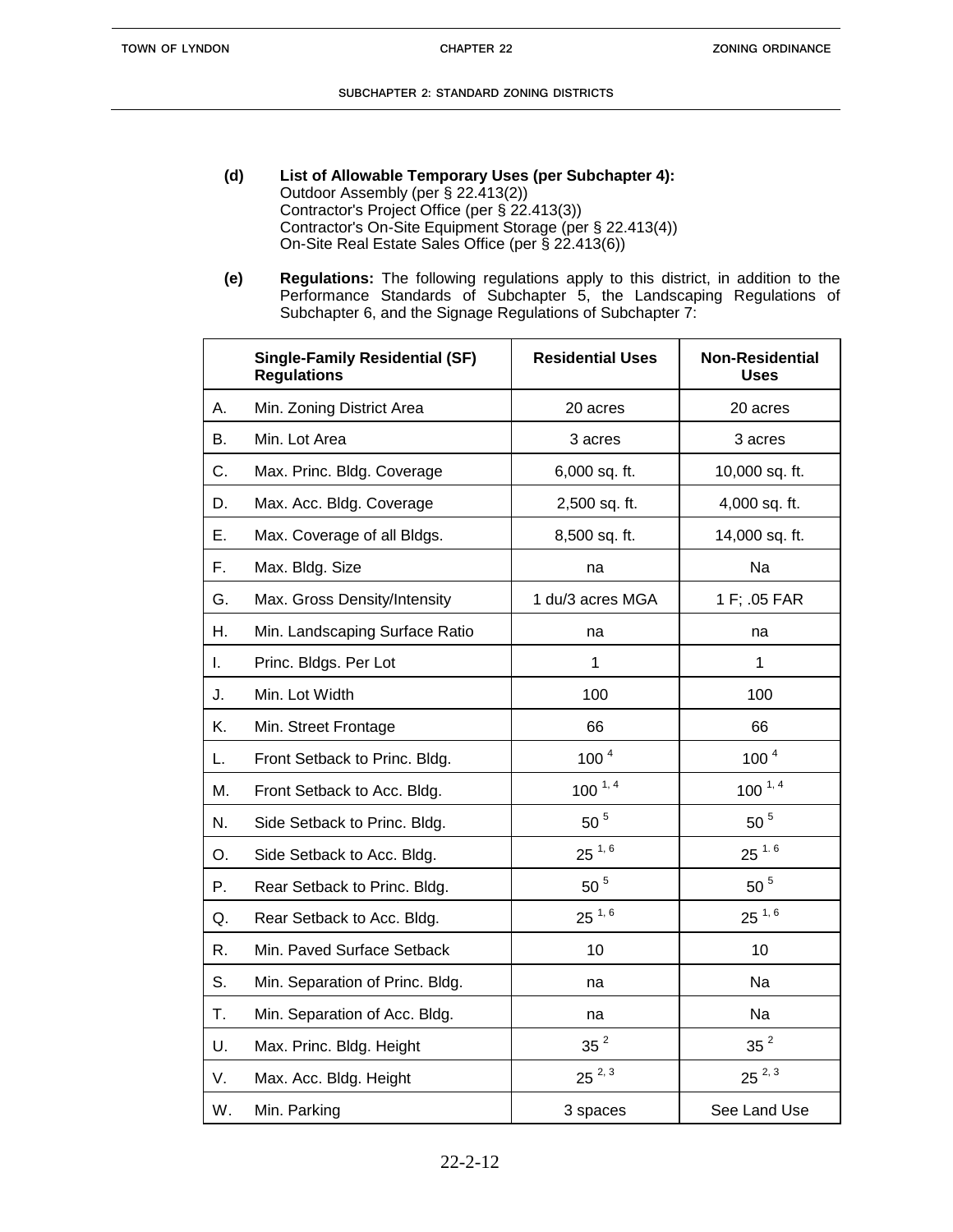|    | <b>Single-Family Residential (SF)</b><br><b>Regulations</b> | <b>Residential Uses</b> | <b>Non-Residential</b><br><b>Uses</b> |
|----|-------------------------------------------------------------|-------------------------|---------------------------------------|
| Χ. | Min. Dwelling Core Dimensions                               | 980 sq. ft.             | Na                                    |

<sup>1</sup> Adjustments to setbacks are provided in § 22.505(3).<br><sup>2</sup> Exceptions to height regulations are found in § 22.504(4).

<sup>3</sup> Or the height of the principal building, whichever is lower.

<sup>4</sup> County or state regulations may impose a greater setback especially along State Highways and County Trunk Highways.

 $5$  Thirty (30) feet on lots of one acre or less, which were established prior to this Code.

 $6$  Fifteen (15) feet on lots of one acre or less, which were established prior to this Code.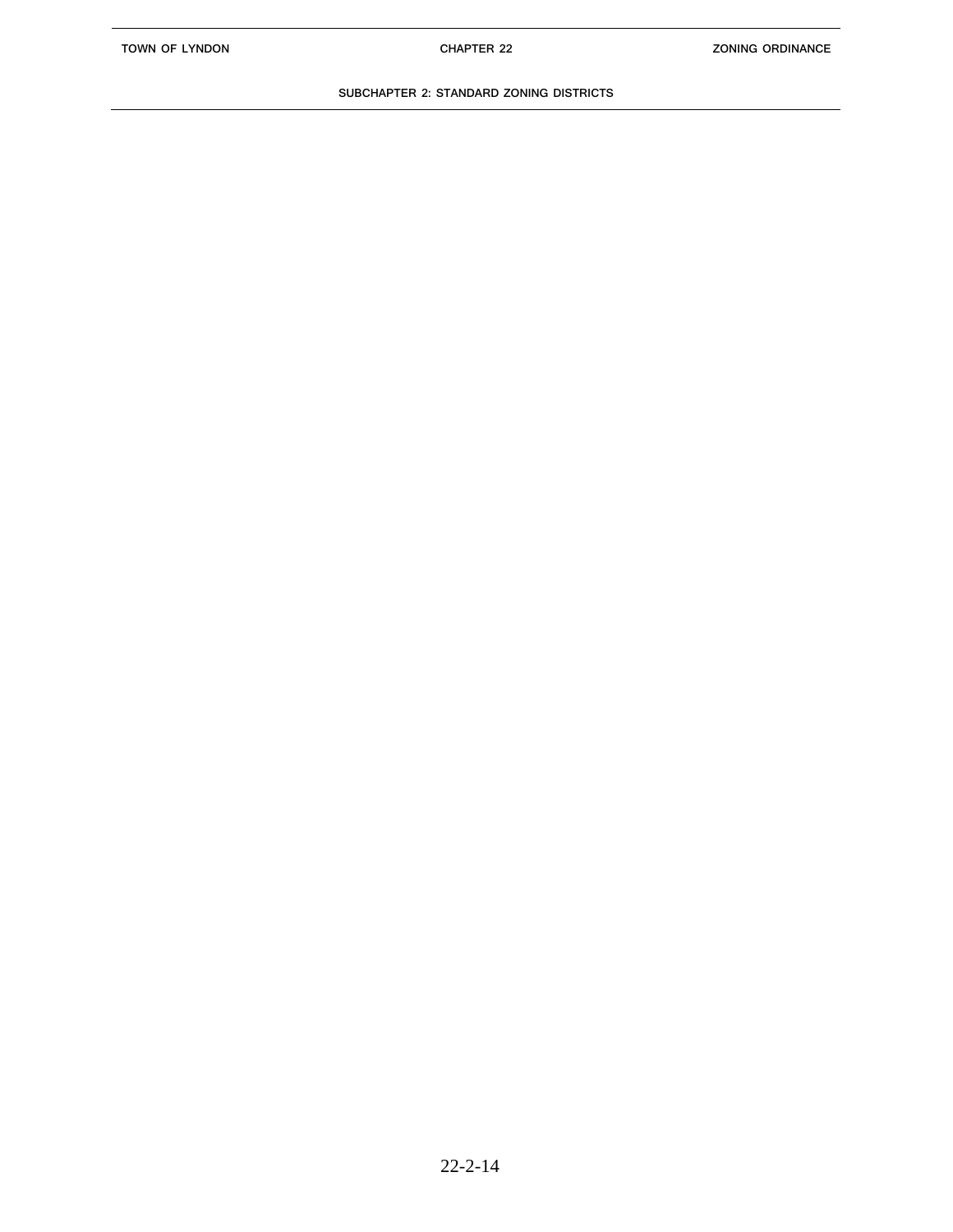# **22.207 (2) MULTI-FAMILY RESIDENTIAL (MF) DISTRICT:**

**(a) Description and Purpose:** This district is intended to permit development which has a moderate density community character. The land use standards for this district permit single-family homes, duplexes, townhouses, multiplexes and apartments up to 4 units permitted by right and related institutional land uses. Density and intensity standards for this district are designed to ensure that the Multi-family Residential (MF) District shall serve as a designation which preserves and protects the community character of its area. A variety of residential development options are available in this district, with a Maximum Gross Density (MGD) of 8 dwelling units per gross acre.

Rationale: This district is used to provide for the permanent protection of an area for those who want to live in a higher density residential environment and who retain enough land with their residence, or in their development, to ensure that the urban community character is maintained as long as the MR-8 District designation is retained, regardless of how much development occurs within that area. As such, it is intended to provide a principal location for mixed residential development.

# **(b) List of Allowable Principal Land Uses (per Subchapter 4):**

### **1. Principal Land Uses Allowed as Permitted Use:**

Single-Family Detached (per § 22.405(1)) Duplex (per § 22.405(2)) Multiplex (3 or 4 unit building)(per § 22.405(6)) Selective Cutting (per § 22.406(6)) Passive Outdoor Public Recreational (per § 22.407(1)) Active Outdoor Public Recreational (per § 22.407(2)) Community Living Arrangement (1-8 residents) (per § 22.407(7)) Community Living Arrangement (9-15 residents) (per § 22.407(7))

# **2. Principal Land Uses Allowed as Conditional Use:**

Multiplex (5 to 16 unit building)(per § 22.405(6)) Apartment (3 to 16 unit building)(per § 22.405(7)) Cultivation (per § 22.406(1)) Clear Cutting (per § 22.406(7)) Indoor Institutional (per § 22.407(3)) Outdoor Institutional (per § 22.407(4)) Public Services and Utilities (per § 22.407(5)) Institutional Residential (per § 22.407(6)) Bed and Breakfast Establishment (per § 22.408(12)) Group Day Care Center (9+ children) (per § 22.408(13))

# **(c) List of Allowable Accessory Uses (per Subchapter 4):**

### **1. Accessory Land Uses Allowed as Permitted Use:**

Detached Residential Garage, Carport, Shed, Play Structure or Lawn Ornament (per § 22.412(3)). Home Occupation (per § 22.412(10)) Family Day Care Home (4-8 children) (per § 22.412(11)) On-Site Parking Lot (per § 22.412(14)) Private Residential Recreational Facility (per § 22.412(15)) Drainage Structure (per § 22.412(18)) Filling (per § 22.412(19)) Exterior Communication Devices (per § 22.412(22)) Cultivation (per § 22.412(24)) Passive Outdoor Public Recreational Area (per § 22.412(25)) Active Outdoor Public Recreational Area (per § 22.412(26)) Camping Unit (per § 22.412(32))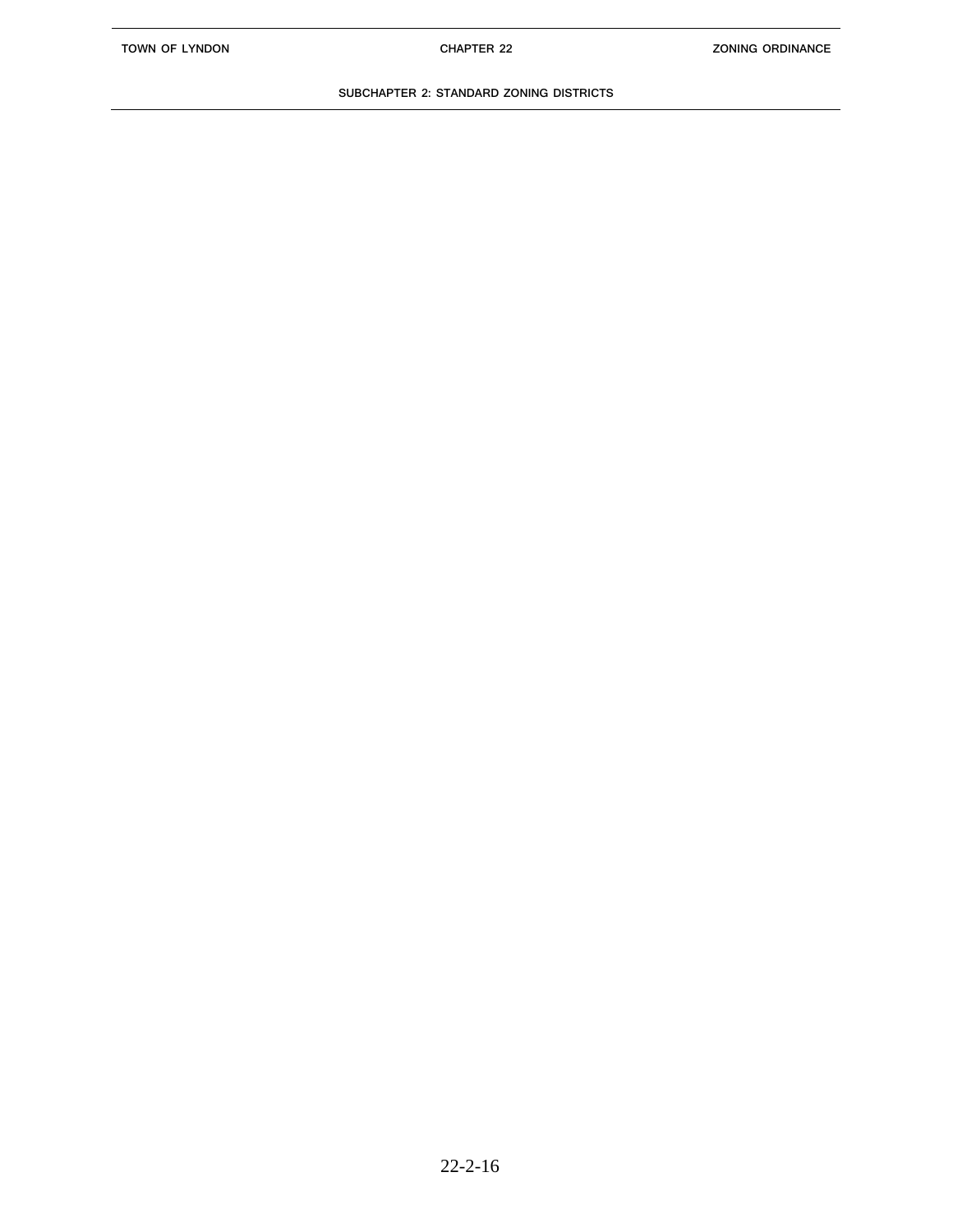- **2. Accessory Land Uses Allowed as Conditional Use:** Intermediate Day Care Home (9-15 children) (per § 22.412(12)) Outdoor Institutional (per § 22.412(27)) Road, Bridge and/or Appurtenances (per § 22.412(28)) Utility Lines and Related Facilities (per § 22.412(29)) Piers and Wharfs (per § 22.412(30)) Clear Cutting (per § 22.412(33))
- **(d) List of Allowable Temporary Uses (per Subchapter 4):** Outdoor Assembly (per § 22.413(2)) Contractor's Project Office (per § 22.413(3)) Contractor's On-Site Equipment Storage (per § 22.413(4)) On-Site Real Estate Sales Office (per § 22.413(6))
- **(e) Regulations:** The following regulations apply to this district, in addition to the Performance Standards of Subchapter 5, the Landscaping Regulations of Subchapter 6, and the Signage Regulations of Subchapter 7:

|    | <b>Multi-Family Residential (MF)</b><br><b>Regulations</b> | <b>Residential Uses</b>                                   | <b>Non-Residential</b><br><b>Uses</b>                        |
|----|------------------------------------------------------------|-----------------------------------------------------------|--------------------------------------------------------------|
| А. | Min. Zoning District Area                                  | 10 acres                                                  | 10 acres                                                     |
| В. | Min. Lot Area                                              | 3 acres                                                   | 3 acres                                                      |
| C. | Max. Princ. Bldg. Coverage                                 | 40%                                                       | 40%                                                          |
| D. | Max. Acc. Bldg. Coverage                                   | 10%                                                       | 10%                                                          |
| Ε. | Max. Coverage of all Bldgs.                                | 50%                                                       | 50%                                                          |
| F. | Max. Bldg. Size                                            | na                                                        | na                                                           |
| G. | Max. Gross Density/Intensity                               | 8.0 du/acre MGD                                           | 2 F; .25 FAR                                                 |
| Η. | Min. Landscaping Surface Ratio                             | 50%                                                       | 25%                                                          |
| L. | Princ. Bldgs. Per Lot                                      | 1 <sup>1</sup>                                            | 1 <sup>1</sup>                                               |
| J. | Min. Lot Width                                             | 100                                                       | 100                                                          |
| Κ. | Min. Street Frontage                                       | 66                                                        | 66                                                           |
| L. | Front Setback to Princ. Bldg.                              | $100^{2,5}$                                               | $100^{2,5}$                                                  |
| Μ. | Front Setback to Acc. Bldg.                                | $100^{2,5}$                                               | $100^{2,5}$                                                  |
| N. | Side Setback to Princ. Bldg.                               | 100                                                       | 100                                                          |
| O. | Side Setback to Acc. Bldg.                                 | 50 <sup>2</sup>                                           | 50 <sup>2</sup>                                              |
| Ρ. | Rear Setback to Princ. Bldg.                               | 100                                                       | 100                                                          |
| Q. | Rear Setback to Acc. Bldg.                                 | $50^2$                                                    | $50^2$                                                       |
| R. | Min. Paved Surface Setback                                 | 5 ft from side or rear;<br>10 ft from street <sup>2</sup> | 5 ft from side or<br>rear; 10 ft from<br>street <sup>2</sup> |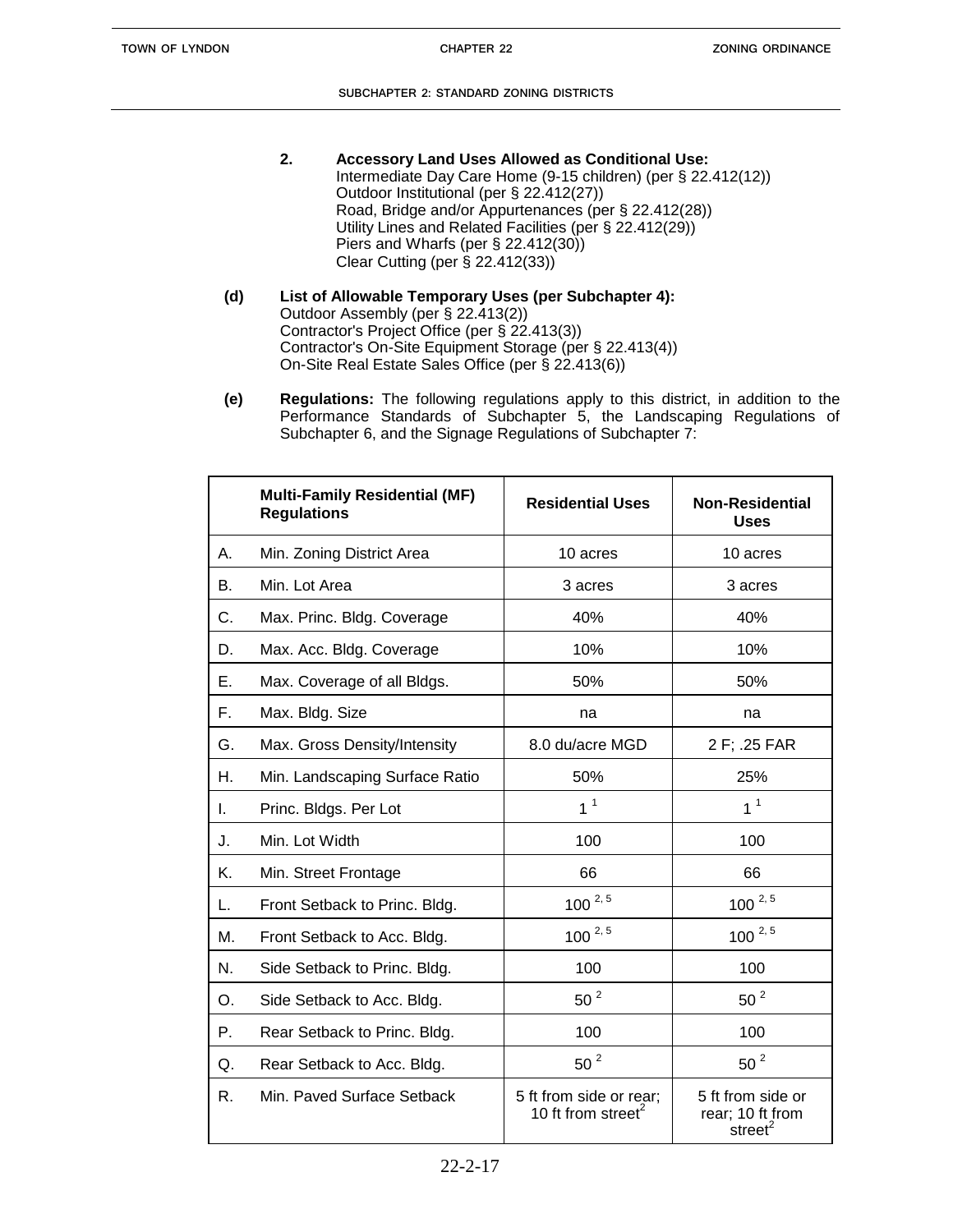|    | <b>Multi-Family Residential (MF)</b><br><b>Regulations</b> | <b>Residential Uses</b>                                                                              | <b>Non-Residential</b><br><b>Uses</b> |
|----|------------------------------------------------------------|------------------------------------------------------------------------------------------------------|---------------------------------------|
| S. | Min. Separation of Princ. Bldg.                            | 20                                                                                                   | 20                                    |
| т. | Min. Separation of Acc. Bldg.                              | 10                                                                                                   | 10                                    |
| U. | Max. Princ. Bldg. Height                                   | 35 <sup>3</sup>                                                                                      | 35 <sup>3</sup>                       |
| V. | Max. Acc. Bldg. Height                                     | $25^{3,4}$                                                                                           | $25^{3,4}$                            |
| W. | Min. Parking                                               | 2.5 spaces per 3<br>bedroom<br>2 spaces per 2<br>bedroom<br>1 space per 1<br>bedroom or efficiency   | See Land Use                          |
| Х. | Min. Dwelling Core Dimensions                              | 980 sq ft for single<br>family du <sup>6</sup><br>800 sq ft for each unit<br>in a multiple family du | na                                    |

 $1$  More than one principal building may be permitted on any one lot upon the granting of a Conditional Use Permit for a Group Development in compliance with § 22.414.

 $2^{2}$  Adjustment to setbacks are provided in § 22.504(3).

3 Exceptions to height regulations are found in § 22.504(4).

 $1<sup>4</sup>$  Or the height of the principal building, whichever is lower.

 $5$  County or state regulations may impose a greater setback especially along State Highways and County Trunk Highways.

6 In manufactured home parks, 14'x70'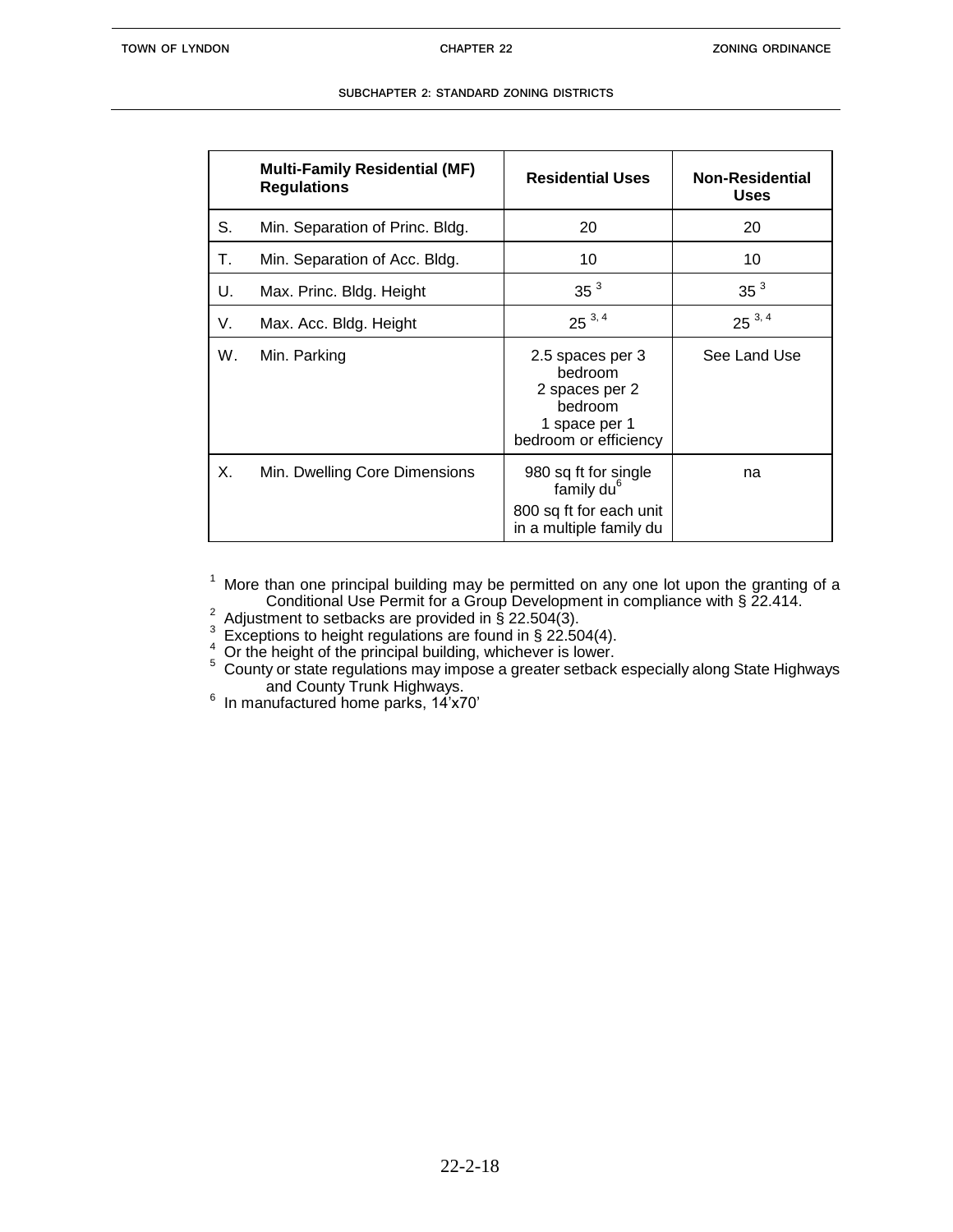#### **22.208 NONRESIDENTIAL ZONING CATEGORY (1) GENERAL BUSINESS (GB) DISTRICT:**

**(a) Description and Purpose:** This district is intended to permit both large and small scale commercial development at intensities. A wide range of office, retail, and lodging land uses are permitted within this district. In order to ensure a minimum of disruption to residential development, no development within this district shall take direct access to a local residential street or a residential collector street. Rationale: This district is intended to provide an alternative, primarily infill development, designation for commercial activity to the Suburban Commercial District. Performance standards for the General Business District are designed to ensure the longterm economic health of strip commercial development areas, existing as of the effective date of this Chapter, by limiting the attraction of the Planned Business District to those and uses which can afford the relatively higher development costs and rents associated with development in that district.

### **(b) List of Allowable Principal Land Uses (per Subchapter 4):**

### **1. Principal Land Uses Allowed as Permitted Use:**

Selective Cutting (per § 22.406(6)) Passive Outdoor Public Recreational (per § 22.407(1)) Active Outdoor Public Recreational (per § 22.407(2)) Office (per § 22.408(1)) Personal or Professional Services (per § 22.408(2)) Indoor Sales or Service (per § 22.408(3)) Indoor Maintenance Service (per § 22.408(5)) Indoor Vehicle Storage (per § 22.410(5))

# **2. Principal Land Uses Allowed as Conditional Use:**

Multiplex (5-16 unit building) (per § 22.405(6)) Apartment (5-16 unit building) (per § 22.405(7)) Cultivation (per § 22.406(1)) Clear Cutting (per § 22.406(7)) Indoor Institutional (per § 22.407(3)) Outdoor Institutional (per § 22.407(4)) Public Services and Utilities (per § 22.407(5)) Institutional Residential (per § 22.407(6)) Outdoor Display (per § 22.408(4)) In-Vehicle Sales or Service (per § 22.408(7)) Indoor Commercial Entertainment (per § 22.408(8)) Outdoor Commercial Entertainment (per § 22.408(9)) Commercial Animal Boarding (per § 22.408(10)) Commercial Indoor Lodging (per § 22.408(11)) Bed and Breakfast Establishment (per § 22.408(12)) Group Day Care Center (9+ children) (per § 22.408(13)) Campgrounds (per § 22.408(14)) Vehicle Repair and Maintenance (per § 22.408(17)) Personal Storage Facility (per § 22.409(3)) Off-Site Parking Lot (per § 22.410(1))

### **(c) List of Allowable Accessory Uses (per Subchapter 4):**

#### **1. Accessory Land Uses Allowed as Permitted Use:** Company Cafeteria (per § 22.412(4)) Home Occupation (per § 22.412(10)) On-Site Parking Lot (per § 22.412(14)) Drainage Structure (per § 22.412(18)) Filling (per § 22.412(19))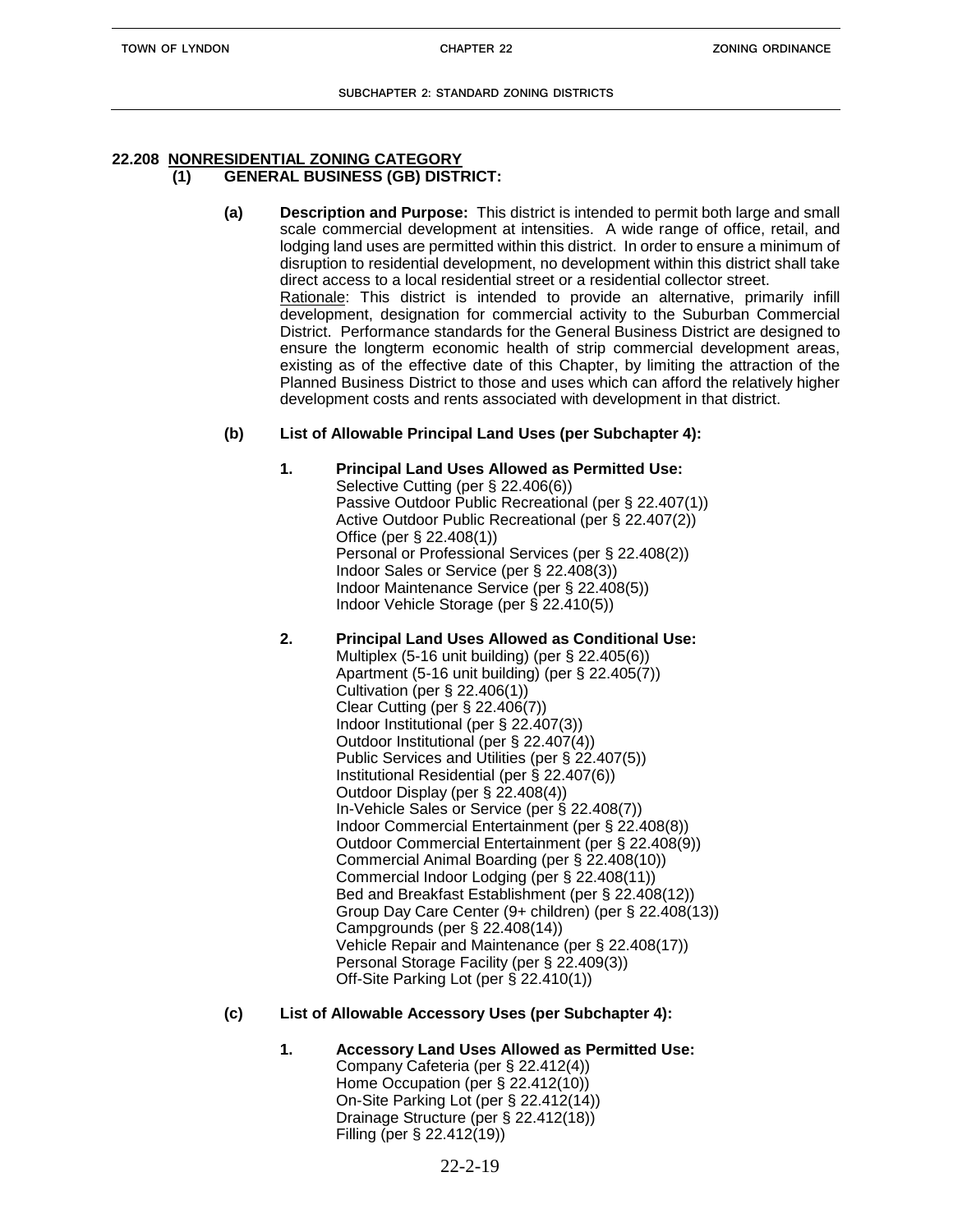Caretaker Residence (per § 22.412(21)) Exterior Communication Devices (per § 22.412(22)) Cultivation (per § 22.412(24)) Passive Outdoor Public Recreational Area (per § 22.412(25)) Active Outdoor Public Recreational Area (per § 22.412(26))

# **2. Accessory Land Uses Allowed as Conditional Use:**

Commercial Apartment (per § 22.412(1)) Detached garage, carport, utility shed, etc. (per § 22.412(3)) Company Provided On-Site Recreation (per § 22.412(5)) Outdoor Display Incidental to Indoor Sales & Service (12+ days)(per § 22.412(6)) In-Vehicle Sales and Service (per § 22.412(7)) Light Industrial Incidental to Indoor Sales or Service Activities Land Use (per § 22.412(9)) Outdoor Institutional (per § 22.412(27)) Road, Bridge and/or Appurtenances (per § 22.412(28)) Utility Lines and Related Facilities (per § 22.412(29)) Piers and Wharfs (per § 22.412(30)) Towers (per § 22.412(31)) Camping Unit (per § 22.412(32)) Clear Cutting (per § 22.412(33))

- **(d) List of Allowable Temporary Uses (per Subchapter 4):** General Temporary Outdoor Sales (per § 22.413(1)) Outdoor Assembly (per § 22.413(2)) Contractor's Project Office (per § 22.413(3)) Contractor's On-Site Equipment Storage (per § 22.413(4)) Relocatable Building (per § 22.413(5)) On-Site Real Estate Sales Office (per § 22.413(6)) Seasonal Outdoor Sales of Farm Products (per § 22.413(7))
- **(e) Regulations:** The following regulations apply to this district, in addition to the Performance Standards of Subchapter 5, the Landscaping Regulations of Subchapter 6, and the Signage Regulations of Subchapter 7:

|    | <b>General Business (GB)</b><br><b>Regulations</b> | <b>Residential Uses</b> | <b>Non-Residential Uses</b> |
|----|----------------------------------------------------|-------------------------|-----------------------------|
| А. | Min. Zoning District Area                          | 6 acres                 | 6 acres                     |
| В. | Min. Lot Area                                      | 3 acres                 | 3 acres                     |
| C. | Max. Princ. Bldg. Coverage                         | 30%                     | 40%                         |
| D. | Max. Acc. Bldg. Coverage                           | 10%                     | 10%                         |
| Е. | Max. Coverage of all Bldgs.                        | 60%                     | 60%                         |
| F. | Max. Bldg. Size                                    | na                      | na                          |
| G. | Max. Gross Density/Intensity                       | 8 du/acre MGD           | 2F .60 FAR                  |
| Н. | Min. Landscaping Surface<br>Ratio                  | 50%                     | 30%                         |
| ı. | Princ. Bldgs. Per Lot                              | 1 <sup>1</sup>          | 1 <sup>1</sup>              |
| J. | Min. Lot Width                                     | 100                     | 100                         |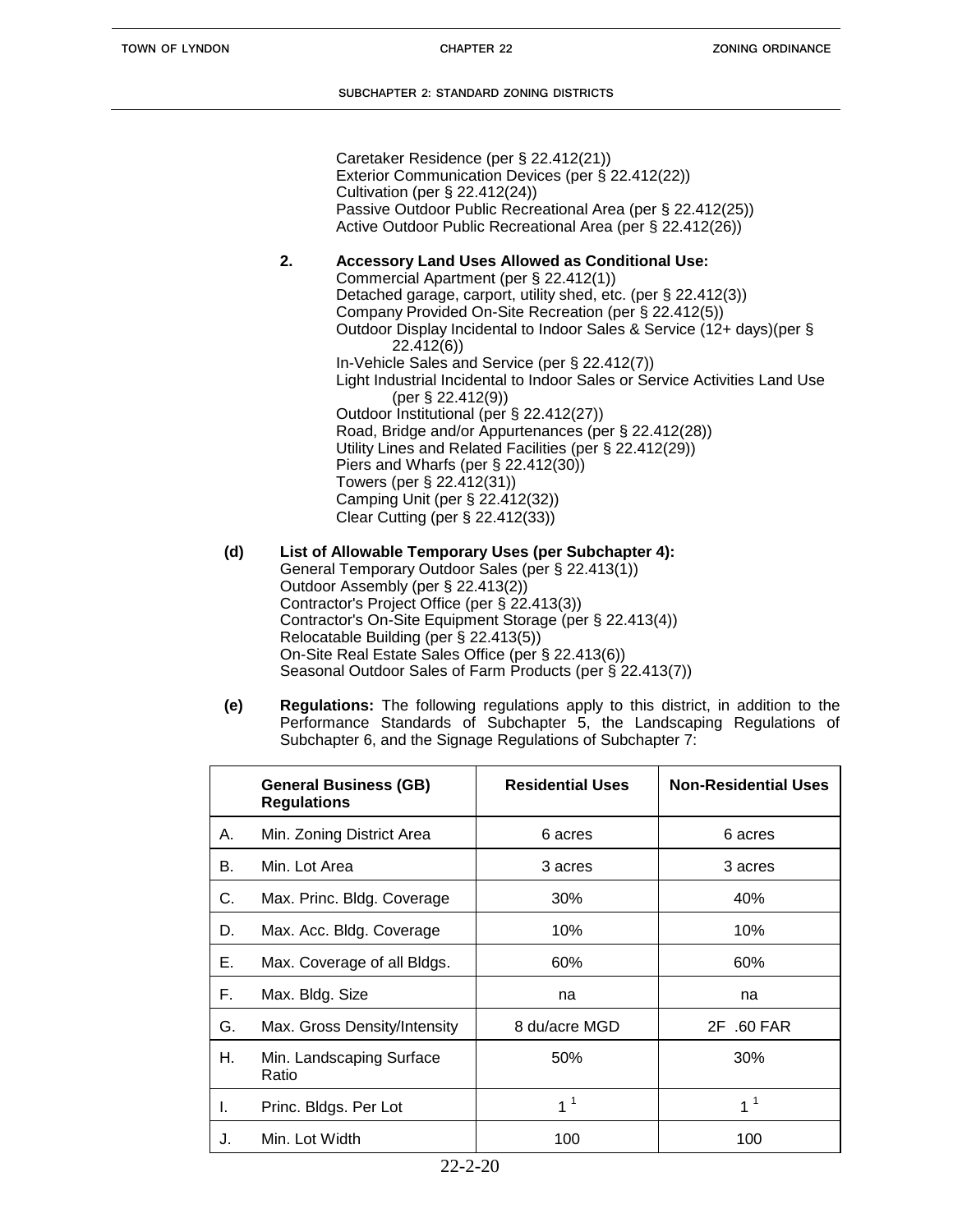| Κ. | Min. Street Frontage                    | 66                                                                        | 66              |
|----|-----------------------------------------|---------------------------------------------------------------------------|-----------------|
| L. | Front Setback to Princ. Bldg.           | $100^{2,5}$                                                               | $100^{2,5}$     |
| М. | Front Setback to Acc. Bldg.             | $100^{2,5}$                                                               | $100^{2,5}$     |
| N. | Side Setback to Princ. Bldg.            | $100^{2}$                                                                 | $100^{2}$       |
| O. | Side Setback to Acc. Bldg.              | 50 <sup>2</sup>                                                           | 50 <sup>2</sup> |
| Р. | Rear Setback to Princ. Bldg.            | 50 <sup>2</sup>                                                           | $50^2$          |
| Q. | Rear Setback to Acc. Bldg.              | $25^2$                                                                    | $25^2$          |
| R. | Min. Paved Surface Setback              | 10 <sup>2</sup>                                                           | 10 <sup>2</sup> |
| S. | Min. Separation of Princ.<br>Bldg.      | na                                                                        | 20              |
| Τ. | Min. Separation of Acc. Bldg.           | 10                                                                        | 10              |
| U. | Max. Princ. Bldg. Height                | 35 ft or greater with<br>Conditional Use <sup>3</sup>                     | 35 <sup>3</sup> |
| V. | Max. Acc. Bldg. Height                  | $25^{3,4}$                                                                | $25^{3,4}$      |
| W. | Min. Parking                            | 3 spaces                                                                  | See Land Use    |
| Х. | Min. Dwelling Core<br><b>Dimensions</b> | 980 sq ft for single<br>family du <sup>6</sup><br>800 sq ft for each unit | Na              |
|    |                                         | in a multiple family du.                                                  |                 |

 $1$  More than one principal building may be permitted on any one lot upon the granting of a Conditional Use Permit for a Group Development in compliance with § 22.414.

 $^2$  Adjustments to setbacks are provided in § 22.504(3).<br><sup>3</sup> Exceptions to height regulations are found in § 22.504(4).

 $\frac{4}{3}$  Or the height of the principal building, whichever is lower.

 $5$  County or state regulations may impose a greater setback especially along State Highways

and County Trunk Highways. 6 In manufactured home parks, 14'x70'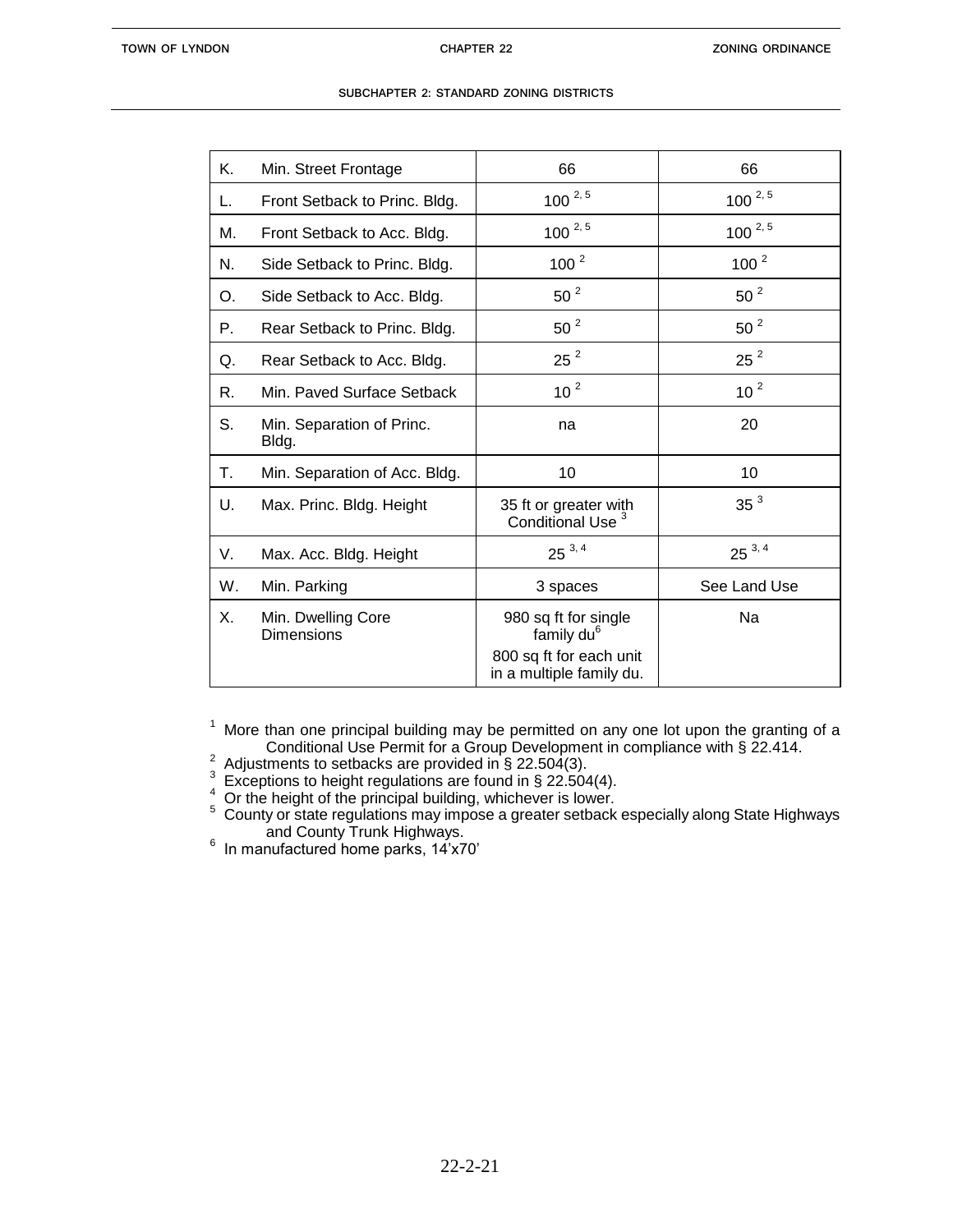# **22.208 (2) LIGHT INDUSTRIAL (LI) DISTRICT:**

**(a) Description and Purpose:** This district is intended to permit both large and small scale industrial and office development at an intensity which is consistent with the overall desired suburban community character of the community. Beyond a relatively high minimum Green Space Ratio (GSR), the primary distinguishing feature of this district is that it is geared to indoor industrial activities which are not typically associated with high levels of noise, soot, odors and other potential nuisances for adjoining properties.

Rationale: This district is intended to provide a location for suburban intensity light industrial land uses such as assembly operations, storage and warehousing facilities, offices, and light manufacturing which are protected from potential nuisances associated with certain development permitted within the HI District. In addition, land uses shall comply with the minimum performance standards presented in Subchapter 5.

# **(b) List of Allowable Principal Land Uses (per Subchapter 4):**

**1. Principal Land Uses Allowed as Permitted Use:** Selective Cutting (per § 22.406(6)) Passive Outdoor Public Recreational (per § 22.407(1)) Active Outdoor Public Recreational (per § 22.407(2)) Indoor Storage or Wholesaling (per § 22.409(1)) Indoor Vehicle Storage (per § 22.410(5)) Light Industrial (per § 22.411(1))

# **2. Principal Land Uses Allowed as Conditional Use:**

Cultivation (per § 22.406(1)) Clear Cutting (per § 22.406(7)) Indoor Institutional (per § 22.407(3)) Outdoor Institutional (per § 22.407(4)) Public Services and Utilities (per § 22.407(5)) Office (per § 22.408(1)) Personal or Professional Service (per § 22.408(2)) Indoor Sales or Service (per § 22.408(3)) Indoor Maintenance Service (per § 22.408(5)) Indoor Commercial Entertainment (per § 22.408(8)) Commercial Animal Boarding (per § 22.408(10)) Group Day Care Center (9+ children) (per § 22.408(13)) Personal Storage Facility (per § 22.409(3)) Airport/Heliport (per § 22.410(2)) Distribution Center (per § 22.410(4)) Communication Tower (per § 22.411(3)) Vehicle Repair and Maintenance Service (per § 22.408(17))

# **(c) List of Allowable Accessory Uses (per Subchapter 4):**

### **1. Accessory Land Uses Allowed as Permitted Use:**

Company Cafeteria (per § 22.412(4)) On-Site Parking Lot (per § 22.412(14)) Drainage Structure (per § 22.412(18)) Filling (per § 22.412(19)) Exterior Communication Devices (per § 22.412(22)) Caretaker=s Residence (per § 22.412(23)) Cultivation (per § 22.412(24)) Passive Outdoor Public Recreational Area (per § 22.412(25)) Active Outdoor Public Recreational Area (per § 22.412(26))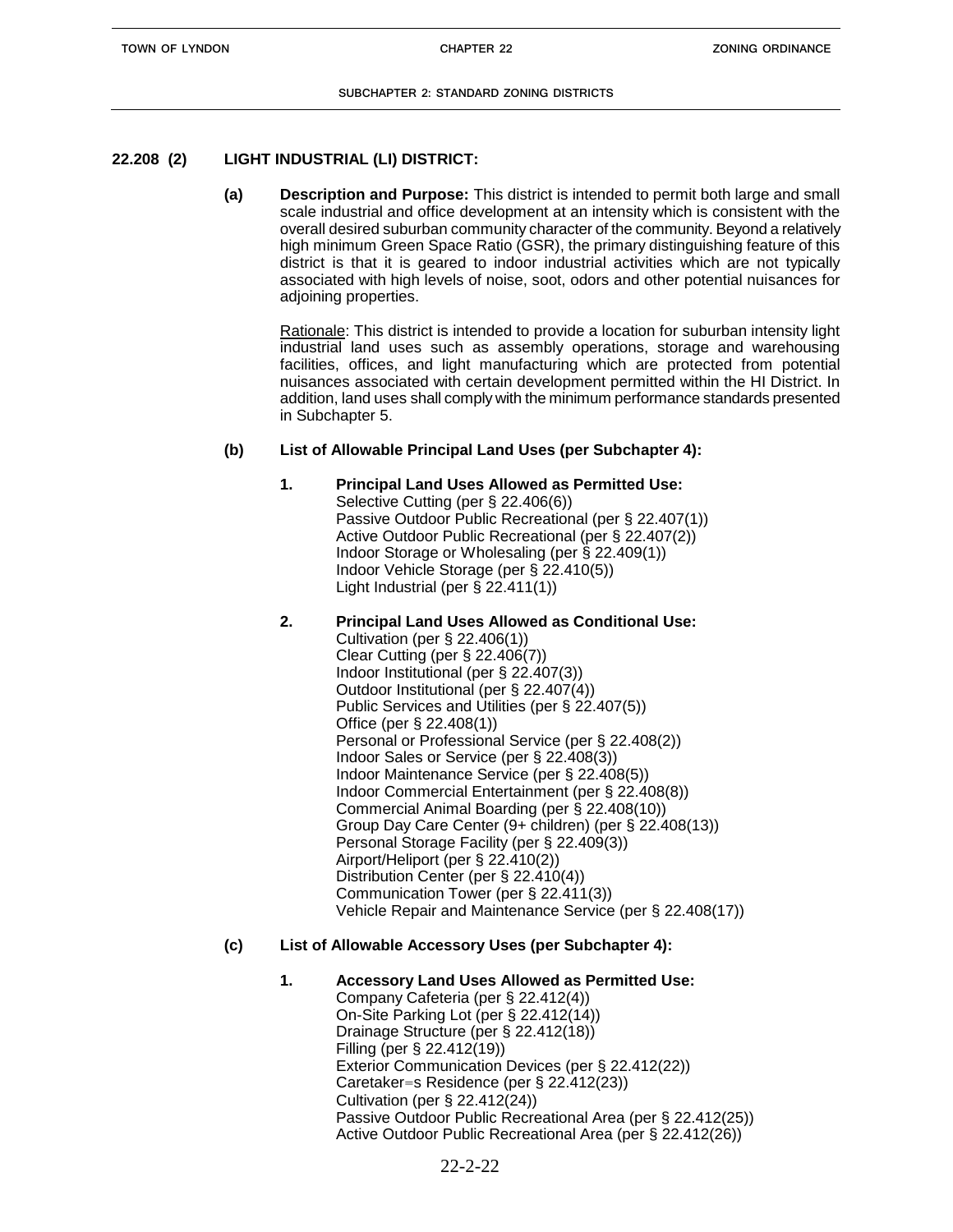- **2. Accessory Land Uses Allowed as Conditional Use:** Detached Garage, Carport, Utility Shed, etc. (per § 22.412(3)) Company Provided On-Site Recreation (per § 22.412(5)) In-Vehicle Sales and Service (per § 22.412(7)) Indoor Sales Incidental to Storage or Light Industrial Land Use (per § 22.412(8)) Outdoor Institutional (per § 22.412(27)) Road, Bridge and/or Appurtenances (per § 22.412(28)) Utility Lines and Related Facilities (per § 22.412(29)) Piers and Wharfs (per § 22.412(30)) Towers (per § 22.412(31)) Camping Unit (per § 22.412(32)) Clear Cutting (per § 22.412(33))
- **(d) List of Allowable Temporary Uses (per Subchapter 4):** Outdoor Assembly (per § 22.413(2)) Contractor's Project Office (per § 22.413(3)) Contractor's On-Site Equipment Storage (per § 22.413(4)) Relocatable Building (per § 22.413(5)) On-Site Real Estate Sales Office (per § 22.413(6)) Seasonal Outdoor Sales of Farm Products (per § 22.413(7))
- **(e) Regulations:** The following regulations apply to this district, in addition to the Performance Standards of Subchapter 5, the Landscaping Regulations of Subchapter 6, and the Signage Regulations of Subchapter 7:

|    | <b>Light Industrial (LI)</b><br><b>Regulations</b> | <b>Residential Uses</b> | <b>Non-Residential</b><br><b>Uses</b> |
|----|----------------------------------------------------|-------------------------|---------------------------------------|
| А. | Min. Zoning District Area                          | na                      | 6 acres                               |
| В. | Min. Lot Area                                      | na                      | 3 acres                               |
| C. | Max. Princ. Bldg. Coverage                         | na                      | 30%                                   |
| D. | Max. Acc. Bldg. Coverage                           | na                      | 10%                                   |
| Е. | Max. Coverage of all Bldgs.                        | na                      | 40%                                   |
| F. | Max. Bldg. Size                                    | na                      | na                                    |
| G. | Max. Gross Density/Intensity                       | na                      | 4 F .60 FAR                           |
| Н. | Min. Landscaping Surface Ratio                     | na                      | 25%                                   |
| I. | Princ. Bldgs. Per Lot                              | na                      | 1 <sup>1</sup>                        |
| J. | Min. Lot Width                                     | na                      | 200 ft                                |
| Κ. | Min. Street Frontage                               | na                      | 100                                   |
| L. | Front Setback to Princ. Bldg.                      | na                      | $100^{2.5}$                           |
| М. | Front Setback to Acc. Bldg.                        | na                      | $100^{2.5}$                           |
| N. | Side Setback to Princ. Bldg.                       | na                      | 100 <sup>2</sup>                      |
| O. | Side Setback to Acc. Bldg.                         | na                      | 100 <sup>2</sup>                      |
| Р. | Rear Setback to Princ. Bldg.                       | na                      | 100 <sup>2</sup>                      |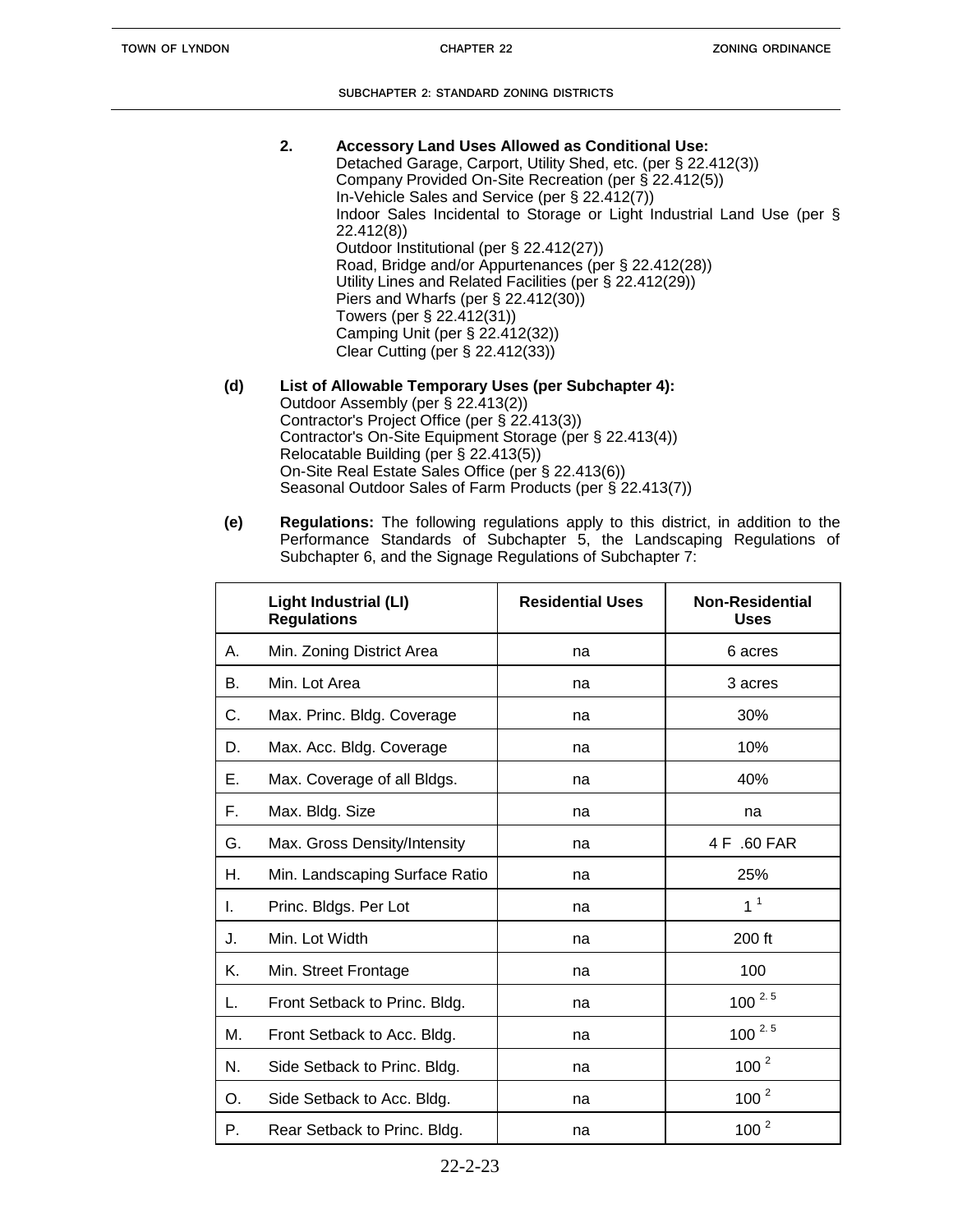|    | Light Industrial (LI)<br><b>Regulations</b> | <b>Residential Uses</b> | <b>Non-Residential</b><br><b>Uses</b> |
|----|---------------------------------------------|-------------------------|---------------------------------------|
| Q. | Rear Setback to Acc. Bldg.                  | na                      | $50^2$                                |
| R. | Min. Paved Surface Setback                  | na                      | 25                                    |
| S. | Min. Separation of Princ. Bldg.             | na                      | 30                                    |
| Т. | Min. Separation of Acc. Bldg.               | na                      | 10                                    |
| U. | Max. Princ. Bldg. Height                    | na                      | 35 <sup>3</sup>                       |
| V. | Max. Acc. Bldg. Height                      | na                      | $25^{3,4}$                            |
| W. | Min. Parking                                | na                      | See Land Use                          |
| Х. | Min. Dwelling Core Dimensions               | na                      | na                                    |

 $1$  More than one principal building may be permitted on any one lot upon the granting of a Conditional Use Permit for a Group Development in compliance with § 22.414.

2 Adjustments to setbacks are provided in § 22.504(3).

3 Exceptions to height regulations are found in § 22.504(4).

4 Or the height of the principal building, whichever is lower.

<sup>5</sup> County or state regulations may impose a greater setback especially along State Highways and County Trunk Highways.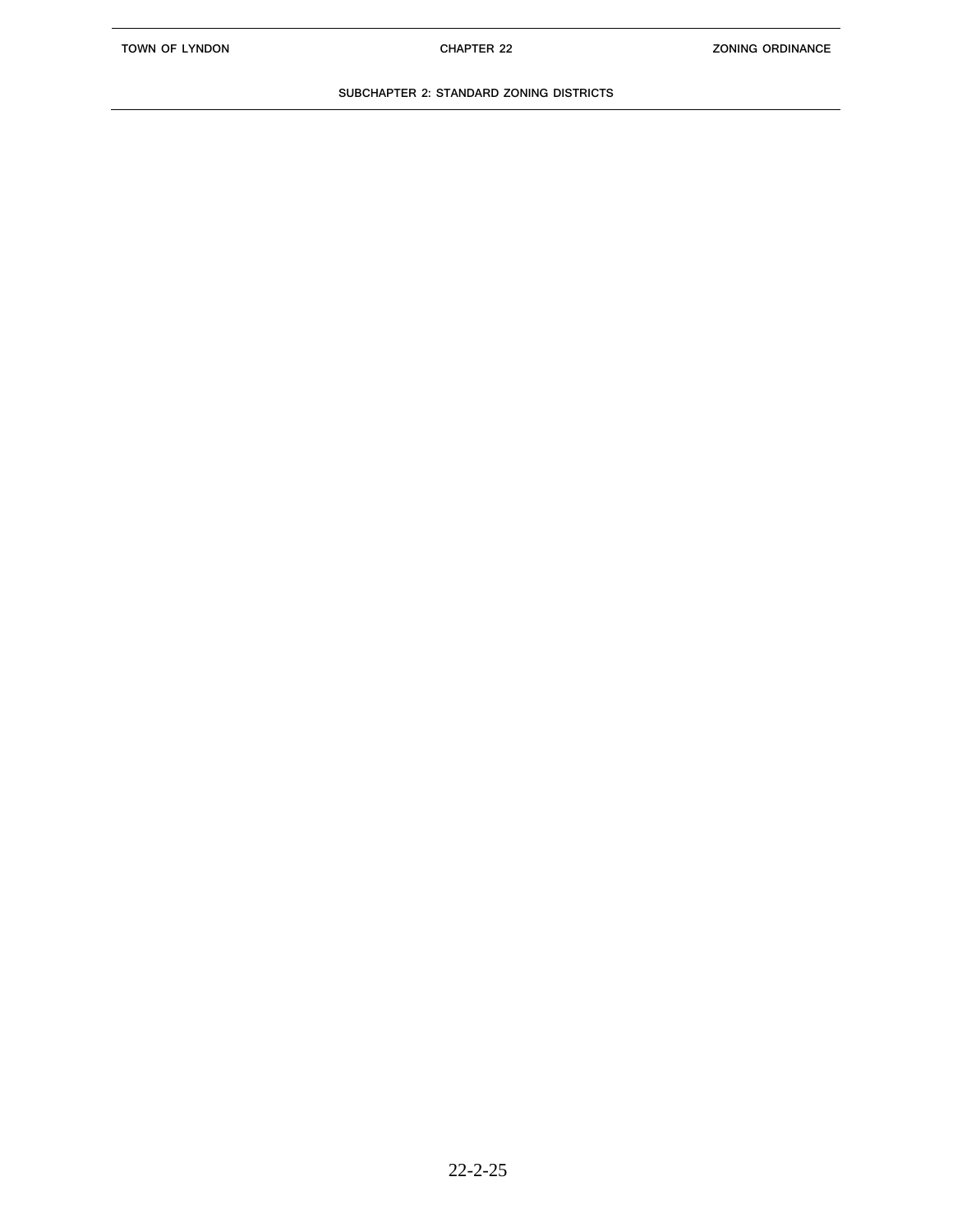# **22.208 (3) HEAVY INDUSTRIAL (HI) DISTRICT:**

**(a) Description and Purpose:** This district is intended to permit both large and small scale industrial and office development. This district is designed to permit a very wide variety of industrial uses which may occur both indoors and outdoors, including certain land uses which are permitted in no other zoning district because of their potential to create nuisances for adjoining properties. Rationale: This district is intended to provide a location for both light and heavy industrial uses in a zoning district in which the potential for nuisance complaints from nearby properties is minimized. It must be emphasized that this is not a district where virtually any land use is permitted, as all uses shall comply with the minimum performance standards presented in Subchapter 5. In addition, certain land uses

such as extraction, junkyards and salvage operations, and freight terminals are permitted within this district only upon the granting of a conditional use permit.

# **(b) List of Allowable Principal Land Uses (per Subchapter 4):**

- **1. Principal Land Uses Allowed as Permitted Use:** Selective Cutting (per § 22.406(6)) Passive Outdoor Public Recreational (per § 22.407(1)) Active Outdoor Public Recreational (per § 22.407(2)) Indoor Storage or Wholesaling (per § 22.409(1)) Outdoor Storage or Wholesaling (per § 22.409(2)) Indoor Vehicle Storage (per § 22.410(5)) Light Industrial (per  $\S$  22.411(1))
- **2. Principal Land Uses Allowed as Conditional Use:** Cultivation (per § 22.406(1)) Intensive Agricultural (per § 22.406(3)) Agricultural Services (per § 22.406(4)) Clear Cutting (per § 22.406(7)) Indoor Institutional (per § 22.407(3)) Outdoor Institutional (per § 22.407(4)) Public Services and Utilities (per § 22.407(5)) Office (per § 22.408(1)) Indoor Maintenance Service (per § 22.408(5)) Outdoor Maintenance Service (per § 22.408(6)) Commercial Animal Boarding (per § 22.408(10)) Sexually Oriented Land Uses (per § 22.408(16)) Vehicle Repair and Maintenance (per § 22.408(17)) Personal Storage Facility (per § 22.409(3)) Junkyard or Salvage Yard (per § 22.409(4)) Waste Disposal Facility (per § 22.409(5)) Composting Operation (per § 22.409(6)) Off-Site Parking Lot (per § 22.410(1)) Airport/Heliport (per § 22.410(2)) Freight Terminal (per § 22.410(3)) Distribution Center (per § 22.410(4)) Heavy Industrial (per § 22.411(2)) Communication Tower (per § 22.411(3)) Extraction Use (per § 22.411(4))

### **(c) List of Allowable Accessory Uses (per Subchapter 4):**

- **1. Accessory Land Uses Allowed as Permitted Use:**
	- Company Cafeteria (per § 22.412(4)) Home Occupation (per § 22.412(10)) On-Site Parking Lot (per § 22.412(14)) Drainage Structure (per § 22.412(18))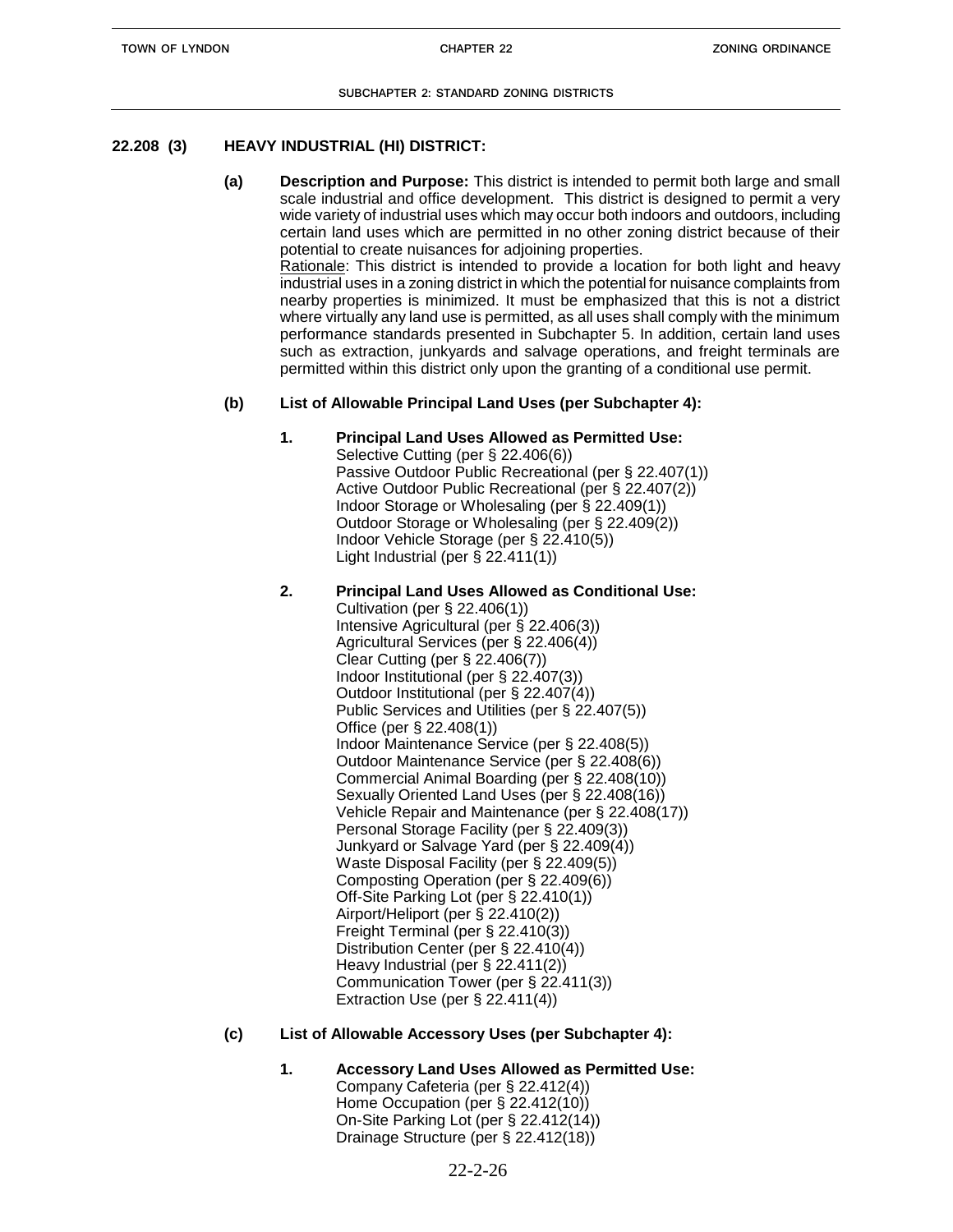Filling (per § 22.412(19)) Lawn Care (per § 22.412(20)) Exterior Communication Devices (per § 22.412(22)) Cultivation (per § 22.412(24)) Passive Outdoor Public Recreational Area (per § 22.412(25)) Active Outdoor Public Recreational Area (per § 22.412(26))

# **2. Accessory Land Uses Allowed as Conditional Use:**

- Caretaker=s Residence (per § 22.412(23)) Detached Garage, Carport, Utility Shed, Etc. (per § 22.412(3)) Company Provided On-Site Recreation (per § 22.412(5)) In-Vehicle Sales and Service (per § 22.411(7)) Migrant Labor Camp (per § 22.412(13)) Outdoor Institutional (per § 22.412(27)) Road, Bridge and/or Appurtenances (per § 22.412(28)) Utility Lines and Related Facilities (per § 22.412(29)) Piers and Wharfs (per § 22.412(30)) Camping Unit (per § 22.412(32)) Clear Cutting (per § 22.412(33))
- **(d) List of Allowable Temporary Uses (per Subchapter 4):** Outdoor Assembly (per § 22.413(2)) Contractor's Project Office (per § 22.413(3)) Contractor's On-Site Equipment Storage (per § 22.413(4)) Relocatable Building (per § 22.413(5)) On-Site Real Estate Sales Office (per § 22.413(6))
- **(e) Regulations:** The following regulations apply to this district, in addition to the Performance Standards of Subchapter 5, the Landscaping Regulations of Subchapter 6, and the Signage Regulations of Subchapter 7:

|    | <b>Heavy Industrial (HI)</b><br><b>Regulations</b> | <b>Residential Uses</b> | <b>Non-Residential</b><br><b>Uses</b> |
|----|----------------------------------------------------|-------------------------|---------------------------------------|
| А. | Min. Zoning District Area                          | na                      | 10 acres $^2$                         |
| В. | Min. Lot Area                                      | na                      | 3 acres                               |
| C. | Max. Princ. Bldg. Coverage                         | na                      | 75%                                   |
| D. | Max. Acc. Bldg. Coverage                           | na                      | 10%                                   |
| Е. | Max. Coverage of all Bldgs.                        | na                      | 85%                                   |
| F. | Max. Bldg. Size                                    | na                      | na                                    |
| G. | Max. Gross Density/Intensity                       | na                      | $2 F1$ ; 1.0 FAR                      |
| Н. | Min. Landscaping Surface Ratio                     | na                      | 15%                                   |
| L. | Princ. Bldgs. Per Lot                              | na                      | 1 <sup>3</sup>                        |
| J. | Min. Lot Width                                     | na                      | 200                                   |
| Κ. | Min. Street Frontage                               | na                      | 100                                   |
| L. | Front Setback to Princ. Bldg.                      | na                      | 100 <sup>4</sup>                      |
| м  | Front Setback to Acc. Bldg.                        | na                      | 100 <sup>4</sup>                      |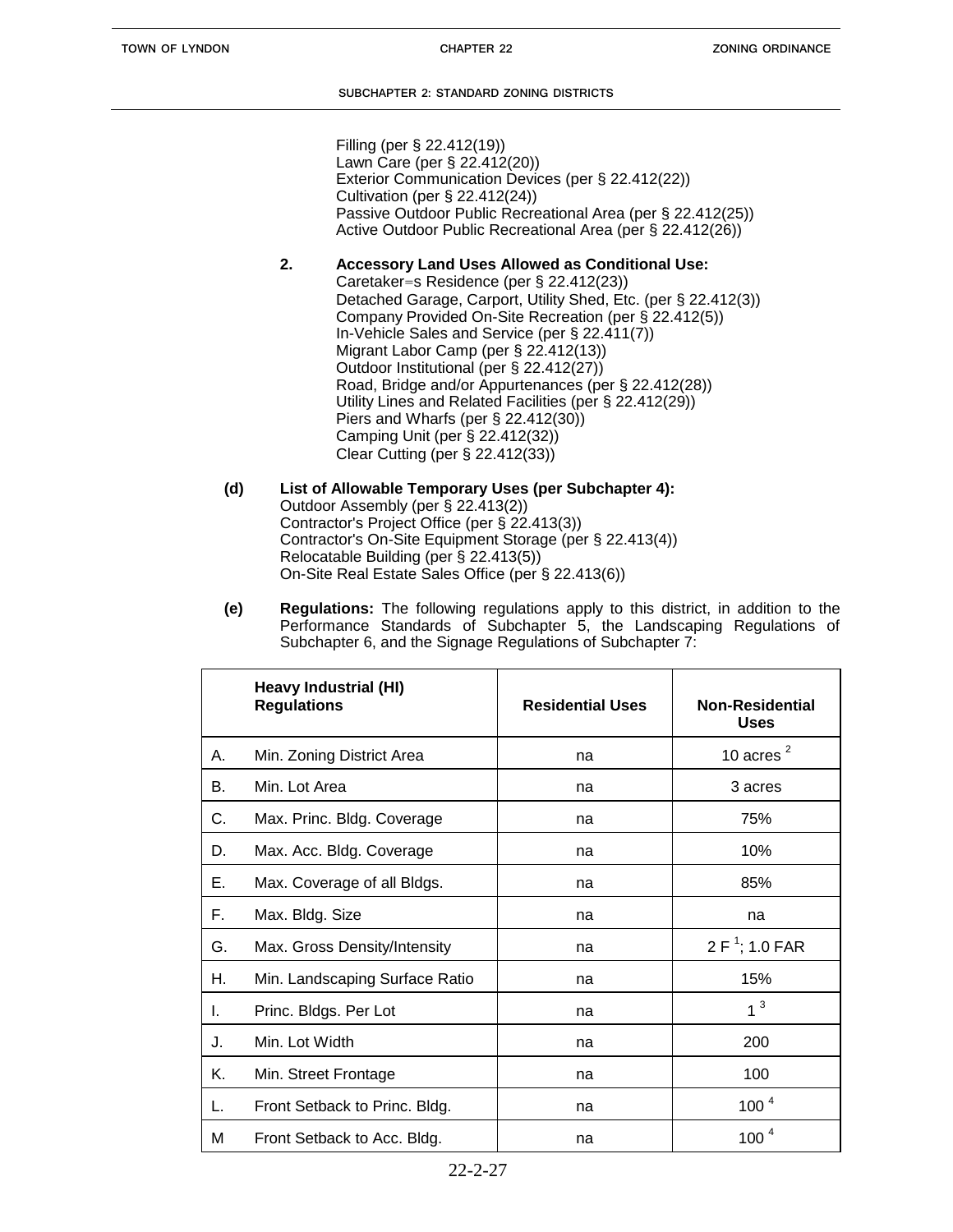|    | Heavy Industrial (HI)<br><b>Regulations</b> | <b>Residential Uses</b> | <b>Non-Residential</b><br><b>Uses</b> |
|----|---------------------------------------------|-------------------------|---------------------------------------|
| N. | Side Setback to Princ. Bldg.                | na                      | 100 <sup>4</sup>                      |
| O. | Side Setback to Acc. Bldg.                  | na                      | 100 <sup>4</sup>                      |
| Р. | Rear Setback to Princ. Bldg.                | na                      | 100 <sup>4</sup>                      |
| Q. | Rear Setback to Acc. Bldg.                  | na                      | 50 <sup>4</sup>                       |
| R. | Min. Paved Surface Setback                  | na                      | 10                                    |
| S. | Min. Separation of Princ. Bldg.             | na                      | 40                                    |
| Т. | Min. Separation of Acc. Bldg.               | na                      | 10                                    |
| U. | Max. Princ. Bldg. Height                    | na                      | 45 <sup>5</sup>                       |
| V. | Max. Acc. Bldg. Height                      | na                      | $25^{5,6}$                            |
| W. | Min. Parking                                | na                      | See Land Use                          |
| Х. | Min. Dwelling Core Dimensions               | na                      | na                                    |

 $\frac{1}{2}$  Additional floors may be allowed as a Conditional Use.<br> $\frac{2}{5}$  Lots as small as 5 acres may be approved by conditional use.

 $3$  More than one principal building may be permitted on any one lot upon the granting of a Conditional Use Permit for a Group Development in compliance with § 22.414.

 $\frac{4}{3}$  Adjustments to setbacks are provided in § 22.504(3).

 $5\overline{)}$  Exceptions to height regulations are found in § 22.504(4).

 $6$  Or the height of the principal building, whichever is lower.